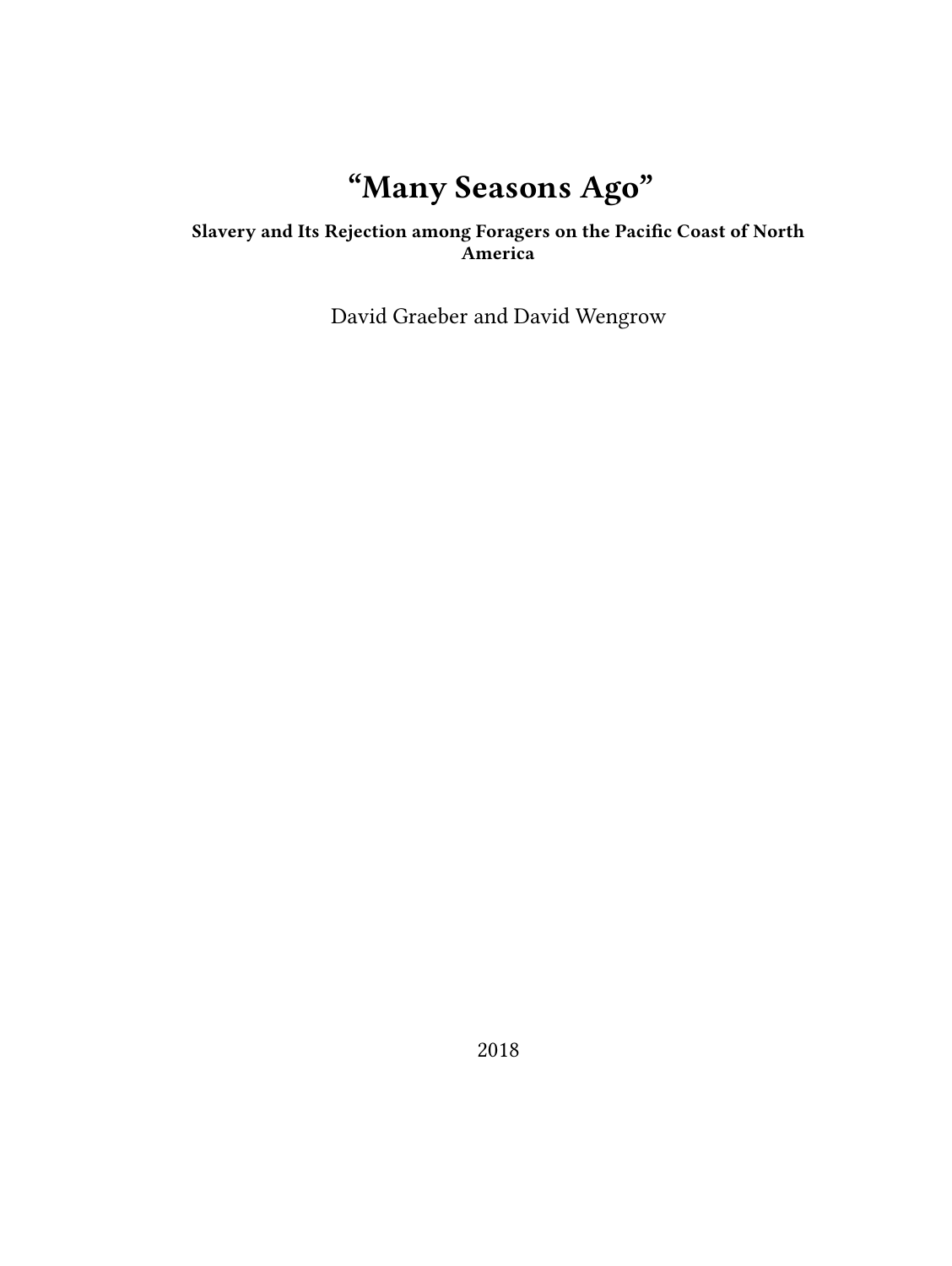## **Contents**

| A CASE FOR "SCHIZMOGENESIS" IN FORAGING POPULATIONS        | 6   |
|------------------------------------------------------------|-----|
| TURNING MODES OF SUBSISTENCE INSIDE OUT                    | - 8 |
| WOGIES: A CAUTIONARY TALE AND SCHIZMOGENETIC "SMOKING GUN" | 10  |
|                                                            | 11  |
|                                                            | 12  |
| CULTIVATING DIFFERENCE IN THE PACIFIC SHATTER ZONE         | 14  |
|                                                            | 18  |
|                                                            | 19  |
|                                                            |     |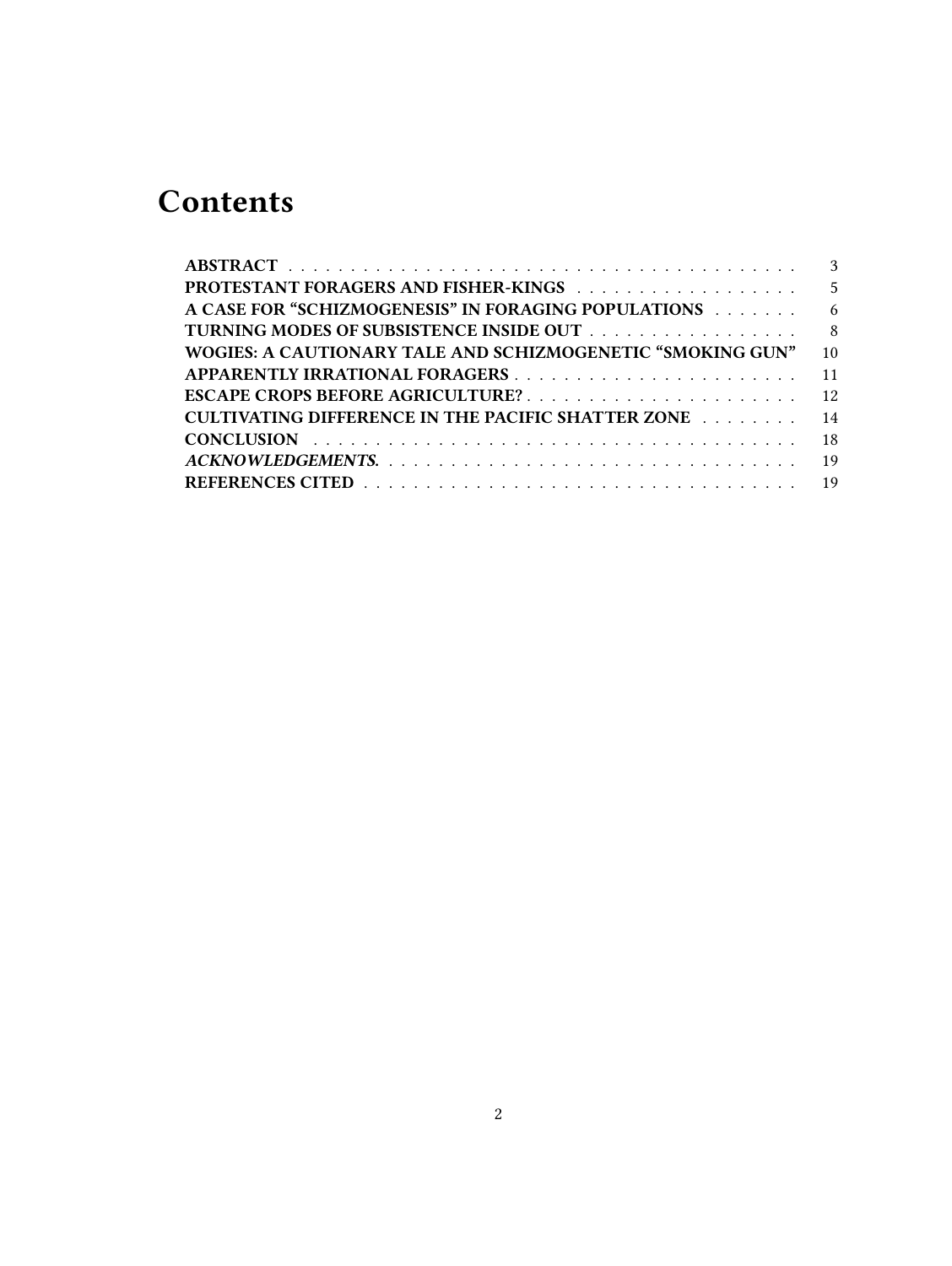## <span id="page-2-0"></span>**ABSTRACT**

Anthropologists have traditionally classified foragers on the Pacific coast of North America into two major culture areas, characterized by strikingly different social and ethical systems. These are "California" and the adjacent "Northwest Coast." Foragers in the northern part of California exhibit many elements of Weber's "Protestant ethic," such as the moral injunction for community leaders to work hard, seek spiritual purpose by introspection, and pursue monetary wealth while avoiding material excess. By contrast, the social organization of Northwest Coast foragers bears comparison with that of courtly estates in medieval Europe, where a leisured class of nobles achieved status through hereditary ranking, competitive banquets, dazzling aesthetic displays, and the retention of household slaves captured in war. Remarkably, the coexistence of two such clearly opposed value systems among foragers inhabiting adjacent parts of the Pacific littoral has excited little interest in anthropologists, historians, or archaeologists to date. We consider the implications, which cast doubt on some key orthodoxies concerning the nature of culture areas, modes of subsistence, and political evolution. We argue that the political creativity of foraging peoples has been severely underrated. [*hunter-gatherers, slavery, schizmogenesis, culture areas, North America*]

Since the early twentieth century, anthropologists have distinguished two Aboriginal "culture areas" on the Pacific coast of North America: "California" and the "Northwest Coast." Before European contact, both regions were populated mainly by foragers. Those of the Northwest Coast relied heavily on the harvesting of anadromous fish (that is, species such as salmon and eulachon, which migrate upriver from the sea to spawn) as well as a variety of marine mammals, terrestrial plants, and game resources (Ames and Maschner 1999). They divided their year between coastal winter villages of considerable size, holding ceremonies of great complexity, and smaller social units of the spring-summer more pragmatically focused on the provision of food. Expert woodworkers, they transformed the local conifers into a dazzling material culture of carved and painted masks, containers, tribal crests, totem poles, richly decorated houses, and canoes, which ranks among the world's most striking artistic traditions.

Prior to European settlement, Aboriginal societies in California, to the south, occupied one of the world's most diverse habitats (Lightfoot and Parrish 2009). They made use of a staggering variety of terrestrial resources, managed by careful techniques of burning, clearing, and pruning. The region's "Mediterranean" climate and tightly compressed topography of mountains, deserts, foothills, river valleys, and coastlines made for strong complementarities in local resources, exchanged at intertribal "trade fairs." Most Californians were proficient fishers and hunters, but many also followed an ancient reliance on tree crops—nuts and acorns— as staple foods. Their artistic traditions differed from those of the Northwest Coast. House exteriors were generally plain and simple, and aesthetic activity focused on the weaving of highly patterned baskets used for storing and serving food.

Unlike their neighbors in the Great Basin and the American Southwest, these societies of the Pacific littoral shunned maize, beans, and squash—arable crops introduced to other parts of temperate North America from the tropics. While neither the Northwest Coast peoples nor those of California practiced farming, both nevertheless maintained population densities outstripping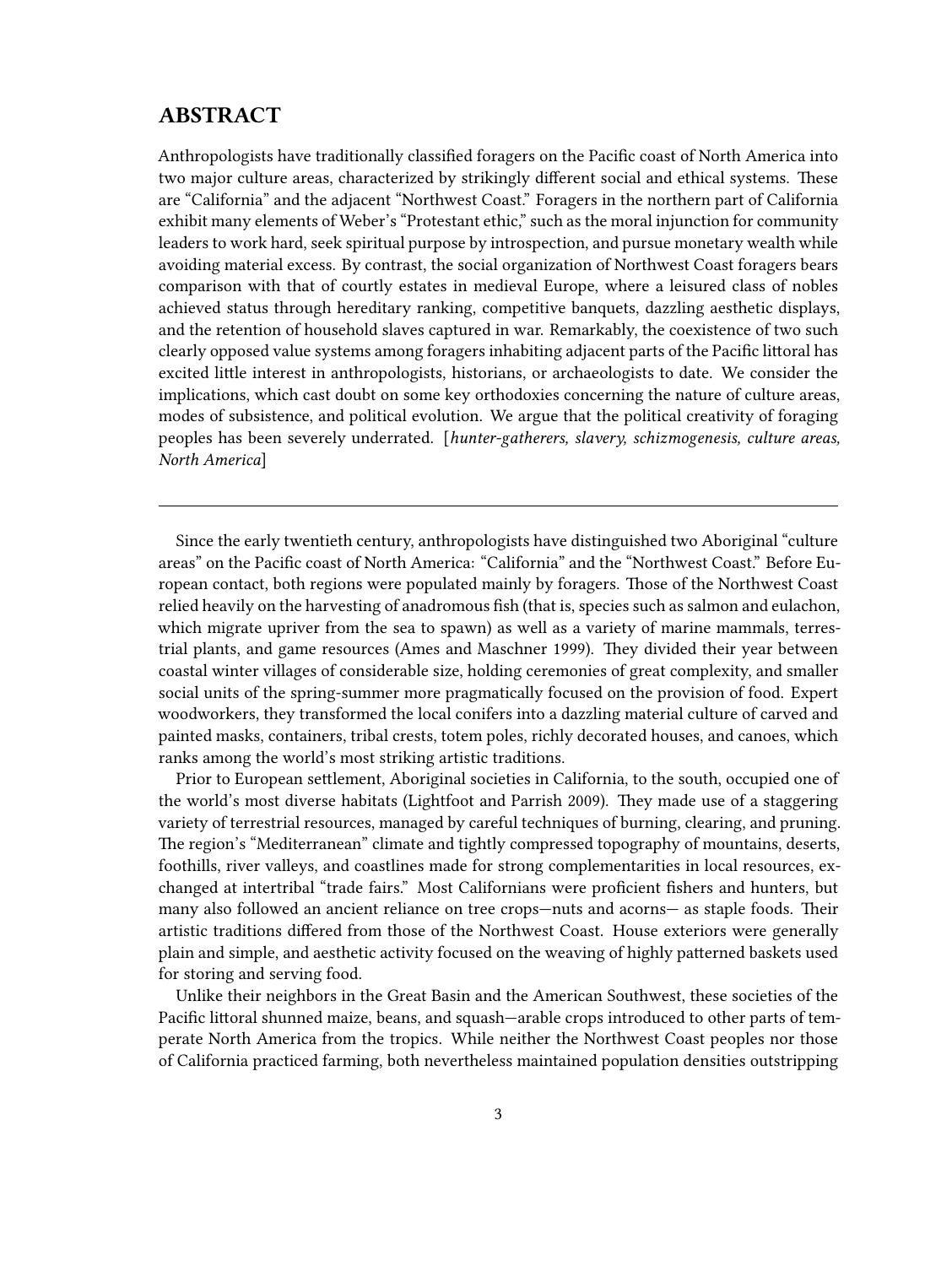native agriculturalists. There was, however, a further important difference between them. From the Klamath northwards, the fisher-foragers of the Northwest Coast had practiced intergroup raiding and chattel slavery since time immemorial. With occasional exceptions, Aboriginal Californians avoided such practices. A central aim of this article is to consider what might account for the persistence of slavery in one group of foraging societies as against its relative absence from another, neighboring group. To address this problem requires us to unpack a series of assumptions about foraging societies—in particular, those of the Pacific coast. We begin by comparing two mid-twentieth-century essays—one by Walter Goldschmidt (1951) on California, the other by Claude Le´vi-Strauss (1975) on the Northwest Coast—that highlight certain key differences in the ethical underpinnings of their respective societies. In brief, Goldschmidt argued that foragers in the northern part of California exhibited elements of Weber's "Protestant ethic," such as the moral injunction for leaders to work hard, seek spiritual purpose through introspection, and pursue monetary wealth while avoiding material excess.

Levi-Strauss, on the other hand, drew attention to correspondences between Northwest Coast societies and the courtly estates of medieval Europe, where a leisured class of nobles achieved status through hereditary ranking systems, competitive banqueting, dazzling aesthetic displays, and the retention of household slaves captured in war.

Juxtaposing these interpretations raises historical questions about the relationship between Californian and Northwest Coast societies that have not been asked before. Such questions bear on the problem of what constitutes a frontier between "culture areas" and of the source of political differences among foraging peoples. Considering these differences leads us to query evolutionary classifications of Northwest Coast and Californian societies as members of a single typological category (e.g., "complex foragers"). Typologies of this sort have been widely employed in anthropology and archaeology, contributing to explanatory models for the prehistoric emergence of agriculture. We argue, however, that the typological unity of these societies can only be preserved by ignoring key differences in their political organization—notably, the presence or absence of slavery. Recognizing these differences among Pacific coast societies obliges us to rethink the roles they are made to play in wider schemes of social evolution.

Our larger aim, however, is not to propose a refined classification. In the main part of the study, we seek instead to demonstrate the value of an entirely different approach to institutional change in foraging societies based on the concept of "schizmogenesis" (Bateson 1936). Instead of assuming the existence of stable evolutionary types, this approach starts from the position that institutions crystallize through historical encounters among societies. Internal social contradictions are worked out in dialogue with neighboring value systems. Effects are both positive and negative. On the negative side, schizmogenesis acts as a buffer against the transmission of cultural traits through imitation. From the bottom up, it creates a frontier against mimicry, starting with the internal reconfiguration of household and family relations. On the positive side, principles of integration in one group of societies are greatly elaborated as conscious inversions of those found among neighbors. Schizmogenesis is a positive strategy of cultural refusal. For those who lack any decisive means of physical resistance, it is also a primary form of political action (cf. Sahlins 2004; Graeber 2013a).

Processes of this kind have been widely considered in relation to interactions among foragers, farmers, and the state. However, they have not formed part of any mainstream approach to the study of diversity among foraging societies. Aside from its intrinsic historical interest, discovering the operation of schizmogenetic principles among two of the world's most richly documented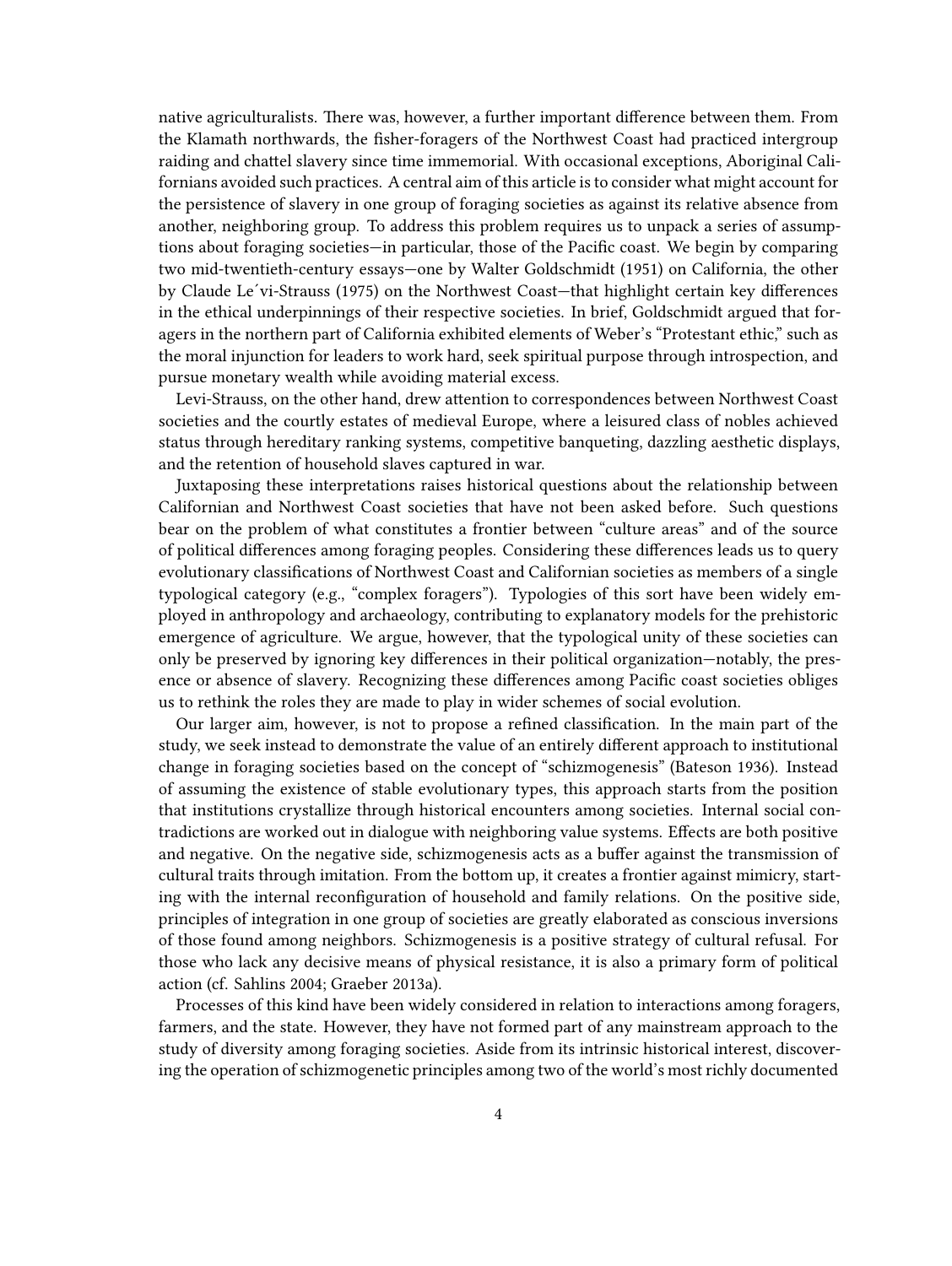families of foraging societies has broader implications. It requires us to consider the role of selfconscious political transformation in the development of groups whose lifestyles are more often studied through the prism of behavioral ecology, adaptation, and endogenous social evolution. The case of slavery, and its rejection, on the Pacific coast offers a rare opportunity to consider the relationship between these different analytical approaches. In doing so, we rely on a combination of ethnographic sources and oral history set against a background of archaeological evidence.

Recent applications of human behavioral ecology to Pacific coast societies proceed by classifying them in terms of modes of subsistence. In particular, the contrast between terrestrial (acorn-based) and aquatic (fish-based) economies has been used to draw broad distinctions between California and the Northwest Coast (Tushingham and Bettinger 2013). Such characterizations are criticized for underplaying the diversity of regional foraging systems and exaggerating contrasts between them (see Grier 2017). Our own critique has (514). Big eaters were viewed as vulgar, consumption was to be slow and modest, the body kept slim and lithe. An almost daily test of these ascetic values was the need to squirm headfirst through the tiny apertures of sweat lodges: male cliques reserved for the richest and most-skilled men.

Goldschmidt's essay had little in common with the evolutionary and ecologically focused studies that became increasingly prominent after the 1950s. Most took the technical business of hunting and collecting food as a basis for wider classifications of forager societies, producing oppositions between "simple/complex," "immediate/delayed return," "non-storing/storing," and "generalized/affluent" forms (Kelly 1995; Testart 1982; Woodburn 1982). A striking exception to this trend was Claude Le´vi-Strauss's (1975, a different starting point. In place of modes of subsistence, 1987) discussion of "house societies" (*soci´et´es a'maison*), we develop an alternative notion of modes of production (following Graeber 2006). Modes of production are not distinguished by material outcomes (e.g., certain kinds of food or products) but by the reproduction of certain kinds of people and status relationships among them (e.g., nobles, commoners, slaves). We argue that ecological models are best understood in the context of this wider perspective and that even the most apparently basic subsistence choices have ethical and political dimensions (cf. Moss 1993).

## <span id="page-4-0"></span>**PROTESTANT FORAGERS AND FISHER-KINGS**

In a 1951 article, Walter Goldschmidt proposed an audacious thesis about Aboriginal forager societies—Yurok, Hupa, and others—occupying the northwest corner of California. Their "structural and ethical characteristics," he proposed, were strikingly analogous to those identified as the seedbed of European capitalism by Max Weber in his famous 1905 essay on the "Protestant ethic" (Weber 1930). Goldschmidt could not claim to have discovered a full-blown capitalist economy among hunter-foragers. Such obvious features as wage labor and monetary interest were lacking. Instead, he followed Weber in distinguishing between a "capitalist spirit" and the infrastructure of capitalism. His focus was on the correspondence between ethical patterns and social structures: "a system in which the individual was placed chiefly by personal acquisition of wealth which in theory was freely attainable by all, with both status and power resting upon the ownership of property [underpinned by]… the moral demand to work and by extension pursuit of gain; the moral demand of self-denial, and the individuation of moral responsibility" (Goldschmidt 1951, 513).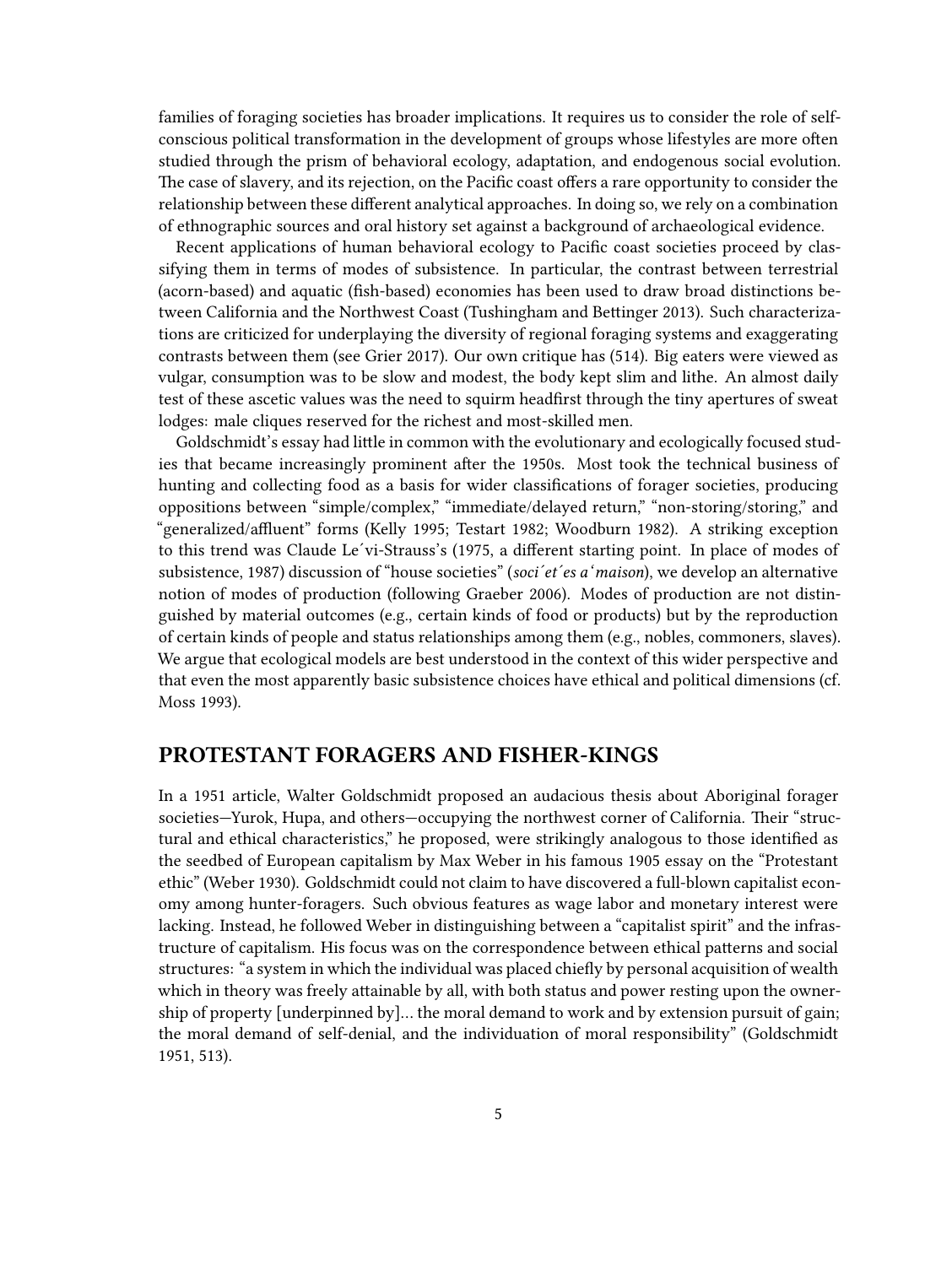These tendencies were reinforced by the universal application of private property laws, including individual and alienable ownership of foraging grounds and the use of shell currency (dentalium) in property transactions, rental arrangements, dowries, and dispute resolution. Personality structures among men and boys were also key. Exemplary men were "exhorted to abstain from any kind of indulgence—eating, sexual gratification, play or sloth" drawing analogies between the elite households of medieval Europe and the societies of the Pacific Northwest Coast, located directly to the north of Goldschmidt's "Protestant foragers."

If the ethics of their Californian neighbors bore comparison with mercantile values in early modern Europe, those of the Northwest Coast more closely resembled the aristocratic values of high feudalism. Societies comprised household estates divided into hereditary ranks of nobles, commoners, and slaves. Slaveholding was a defining attribute of nobility, and from Alaska south to Washington state, intergroup slave raids were endemic. Nobles alone enjoyed the ritual prerogative of engaging with guardian spirits who conferred access to prestigious titles, which defined the legal contents of an estate. Commoners voluntarily provided labor and services to noble kin, who vied for their allegiance by offering spectacular feasts, entertainment, and the pleasure of vicarious participation in heroic exploits. "Take good care of your people," went the elder's advice to a young Nuu-chahnulth chief, "if your people don't like you, you're nothing" (Drucker 1951, 131).

As household heads, nobles adhered to a code of honor and shame, valorizing warfare and periodically hosting competitive banquets known as potlatch. The potlatch host would seek to humble his guests with grand orations and to overwhelm them with hospitality. Wealth might be sacrificed in public displays of largesse, designed to flatten and humiliate potential rivals. These various traits—often considered hallmarks of agrarian "courtly society"—existed fully fledged but in miniature among the foragers of the Northwest Coast. Each "fisher-king" was ruler of his own tiny domain, comprising between one and two hundred members, but no stable political unit cohered above the level of these fiercely autonomous households.

Contrasts between Northwest Coast and Californian societies, although striking, have never been considered as a historical problem, nor has the coexistence of two such clearly opposed value systems among foragers inhabiting adjacent parts of the Pacific littoral excited much interest in anthropologists or archaeologists. Nobody, we take it, would subsume feudalism and early modern capitalism within a single sociological category ("complex farmers"?) just because both systems rested on an agrarian mode of subsistence. Yet, when it comes to foraging societies, we find similarly opposed sets of values and institutions brought under such general headings as "complex hunter-gatherers" or others mentioned earlier. It is as though the lack of farming (or other traits assumed normative, like strict egalitarianism and perennial nomadism) have come to define such groups above all else, irrespective of their contrasting natures and histories.

## <span id="page-5-0"></span>**A CASE FOR "SCHIZMOGENESIS" IN FORAGING POPULATIONS**

An example of this kind of sociological reductionism is the bold argument of Hayden's *The Power of Feasts* (2014), a study of the coevolution of food production and social inequality. Californian and Northwest Coast foragers are used to exemplify an evolutionary category ("aggrandizing" or "feasting" societies) that Hayden sees as typical of those prehistoric groups that first developed agriculture. He posits a causal relationship between the demand for specific luxury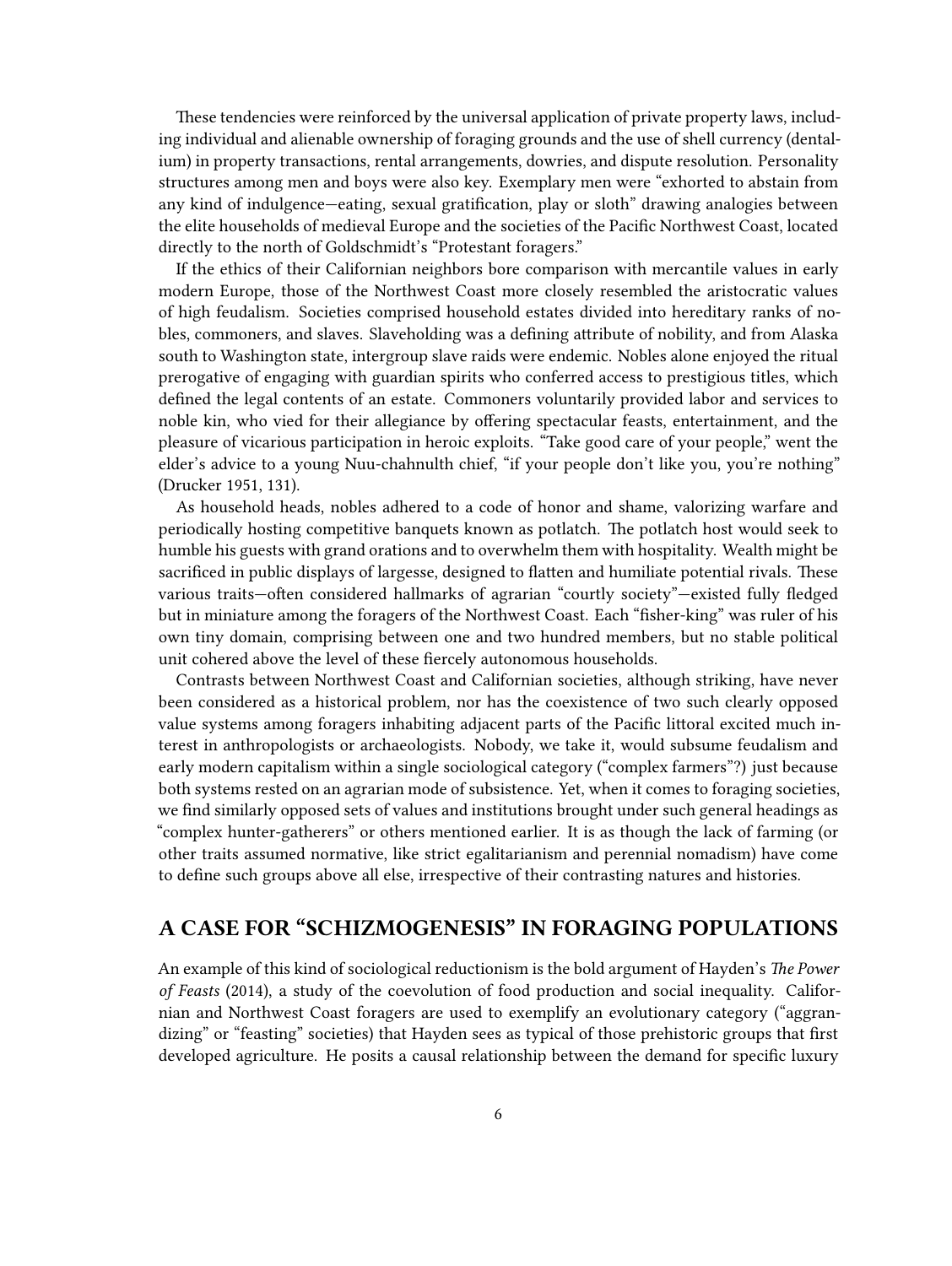foods—deployed in competitive feasts—and the intensification of their production, stimulating the development of farming. Hayden, however, cannot document any such direct transition from "feasting foods" to domestication, and the workings of "feasting societies" are demonstrated from the ethnography of regions distinguished by their *resistance* to the adoption of agriculture.

We also note the logical inconsistency in holding a change in consumption patterns responsible for a change in mode of production. A full explication would consider the nature of the forager productive system that makes feasting possible in the first place. It is significant, in this context, that the definition of "feasting societies" rests heavily on Northwest Coast ethnography yet hardly addresses the importance of slavery. Once we reinstate this basic element, it becomes difficult to see how such societies might develop farming economies. While slavery is compatible with fully agrarian systems, systemic intergroup raiding among foragers hardly seems conducive to the intensification of land use, which is necessary for initial steps toward agriculture (cf. Roscoe 2017). In some well-documented cases, slavery has, in fact, offered an alternative to food production and demographic growth in supporting the existence of leisured elites and specialized industries (cf. Meillassoux 1991; Santos-Granero 2009).

Also problematic, we suggest, is the treatment of Northwest Coast and Californian societies as exemplars of a common evolutionary type, based on their feasting and ceremonial practices. To maintain the illusion of typological similarity, one would have to overlook the absence in California of almost everything that defines the Northwest Coast potlatch as a cultural institution, such as the distinction between high and low cuisines (Boas and Hunt 1905), ranked seating orders and serving equipment, obligatory eating of oily foods, competitive destruction of ancestral valuables, self-aggrandizing poetry, slave sacrifice, and other public manifestations of the rivalry between nobles fighting over titular privilege (Codere 1950).

Ethnographers in the early twentieth century clearly regarded the introduction of such practices into northern Californian societies as anomalous (see, e.g., Leslie Spier's [1930] discussion of the Klamath, who took up slaving and limited aspects of potlatch after their adoption of the horse). More typically, ceremonial gatherings in Aboriginal California presented features that are quite the reverse of potlatch principles. These include an emphasis on the exchange and consumption of staple rather than luxury foods (Powers 1877, 408; Vayda 1967), playful transgression of group boundaries in ceremonial dances, and careful public wrapping and unwrapping of ancestral valuables, such as obsidian blades, passed from village headmen into the temporary custody of "dance leaders" (Goldschmidt and Driver 1940).

No doubt, the mutualistic aspects of Californian seasonal gatherings can be overstated. Local headmen certainly benefitted monetarily and in reputation by hosting them (Blackburn 1976, 230–35). Yet, to reduce such systems to their "aggrandizing" functions seems an unwarranted distortion, especially given the leveling functions of "trade feasts" and "deerskin dances," and their role in promoting intergroup solidarity (cf. Chase-Dunn and Mann 1998, 143–44). Napoleon Chagnon went so far as to argue that "it was functionally necessary for the Yurok to 'desire' dentalia [i.e., money], but only if they were obtained from their neighbors. The social prestige involved with obtaining wealth in this fashion effected a more stable adaptation to the distribution of resources by allowing trade to be the alternative to raid in times of local insufficiency" (1970, 17–18).

Following this line of argument, we will make a case for the occurrence of schizmogenesis among Aboriginal populations on the Pacific coast of North America. As defined by Gregory Bateson (1936), schizmogenesis refers to the self-conscious differentiation of cultural norms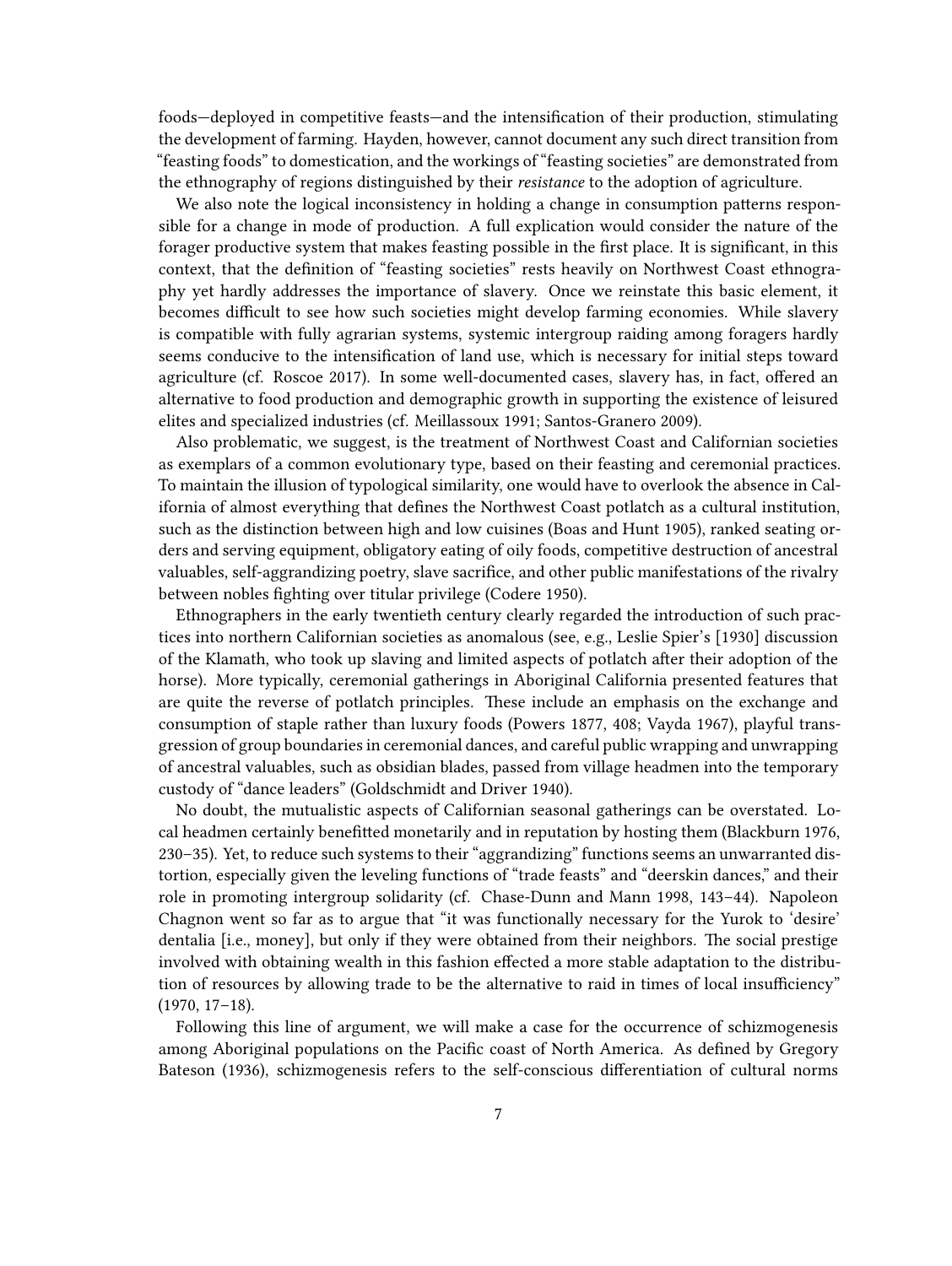within groups as an outcome of cumulative interactions between them, producing symmetrical contrasts, and leading eventually to rupture. The scale of differentiation with which we are concerned is that of "culture areas" (or "food areas," as Clark Wissler [1922] termed them; cf. Kroeber 1939) rather than the more intricate patterning of language and kinship groups, which may not be explicable in terms of schizmogenesis. This assumes a deep history of Aboriginal slavery on the Pacific coast as well as sustained interaction across the frontiers of culture areas, extending back beyond the earliest detailed ethnographic reports.

While not universally accepted, these assumptions are supported by a growing body of archaeological evidence. A variety of indicators point to the existence of some form of household bondage on the Northwest Coast perhaps as far back as the Middle Pacific period (c. 1850 BC), when the focused exploitation of anadromous fish also began (Ames 2008; cf. Coupland, Steward, and Patton 2010). Such evidence includes defensive fortifications and signs of warfare, in conjunction with indicators of labor intensification, expanding trade networks, and extreme disparities in treatments of the dead. At the "top end," these include burials exhibiting formal systems of body ornamentation and the staging of corpses in seated or other fixed positions, presumably referencing a hierarchy of ritual postures among the living. At the "bottom," they include the mutilation of bodies, recycling of human bone for industries, and the "offering" of people as grave goods. The overall impression is of a wide spectrum of formalized statuses ranging from high rank to nonpersons (Ames 2001).

Such features are absent from the archaeological record of California. The contrast cannot be attributed to a lack of contact. To the contrary, archaeological and linguistic evidence demonstrates extensive migration and trade along the coast. Long prior to European contact, a vibrant canoe-borne maritime trade linked coastal and island societies, conveying valuables such as shell beads, copper, obsidian, and a host of organic commodities across the diverse ecologies of the Pacific littoral (Arnold 1995). Various lines of evidence point to the movement of human captives in the context of intergroup warfare and trade (Ames 2008). As early as 1500 BC, some parts of the shoreline around the Salish Sea were already equipped with fortifications and shelters in anticipation of raids (cf. Angelbeck and Grier 2012).

Despite growing evidence for historical interaction between California and the Northwest Coast (e.g., Hajda 2005), there has been little comparative work across these two major culture areas. Our focus will be on clarifying what constituted a frontier between them, given the politically decentralized character of societies on both sides of the divide.

## <span id="page-7-0"></span>**TURNING MODES OF SUBSISTENCE INSIDE OUT**

Processes akin to schizmogenesis have been widely explored for foraging societies in relation to agrarian states (Ingold, Riches, and Woodburn 1988). Perhaps the broadest study of this kind is James C. Scott's *The Art of Not Being Governed* (2009), which argues that many internal features of forager (and horticultural) groups in highland Southeast Asia evolved as counter-responses to the predatory interests of lowland kingdoms in their vicinity. Such features range from segmentary lineage systems to the cultivation of what he terms "escape crops" (e.g., root vegetables) that grow invisibly belowground and so are difficult for states to quantify, tax, or plunder. This is similar to the rejection by highland folk of fixed-field systems in favor of "mobile, fugitive subsistence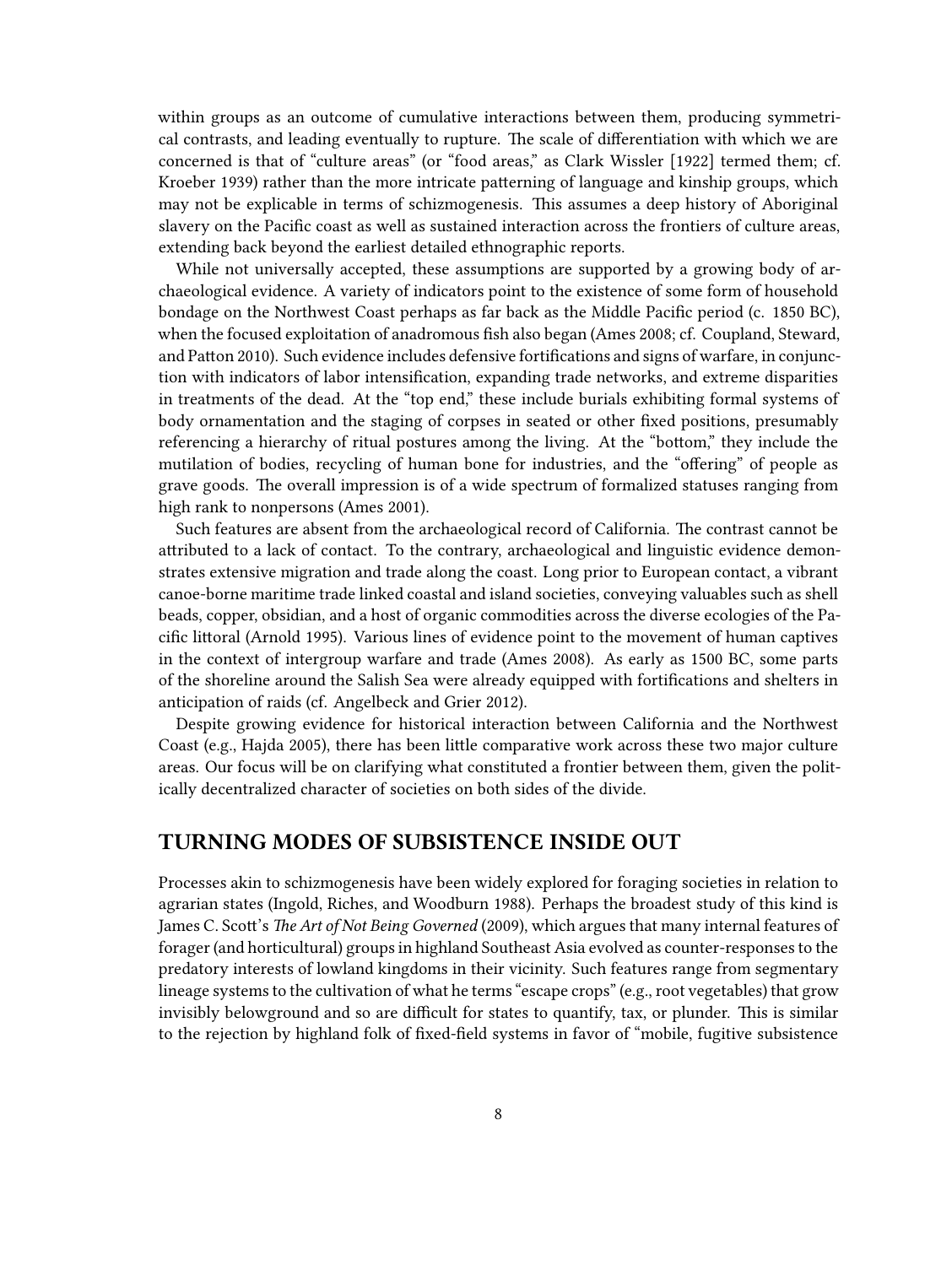strategies," which present "a nearly intractable hieroglyphic to any state that might want to corral them" (Scott 2009, 195; see also 184–85).

Forms of predation that Scott associates with agrarian states—notably, the "harvesting" of people and their labor through systematic raiding—can also be found in comparatively smallscale, nonagrarian societies. On this point, we are grateful to Scott for pointing us toward SantosGranero's (2009) study of Aboriginal slaveholding systems in the American tropics. Using sources that date back to the fifteenth and sixteenth centuries AD, Santos-Granero identifies a subset of Aboriginal groups that he terms "capturing societies." On the face of it, these spatially disparate populations have little in common, least of all their modes of subsistence, which often evade any simple scheme of classification:

In northwest Amazonia the dominant peoples were sedentary horticulturalists and fishermen living along the largest rivers who raided the nomadic hunting-gathering bands of the hinterland. In contrast, in the Paraguay River basin they were semiitinerant hunter-gatherers who raided or subjugated village agriculturalists. In southern Florida we find a similar situation: the hegemonic people were fishermengatherers who lived in large permanent villagers but moved seasonally to fishing and gathering sites, and who raided both fishing and farming communities. In all the other cases, the struggle was between societies with similar economies based on slash-and-burn agriculture combined with hunting and fishing in different degrees. (Santos-Granero 2009, 42–44)

Two factors nevertheless allow him to consider these societies as a group: (1) their respective monopolies over optimal environmental niches (i.e., in terms of resource abundance), and (2) their maintenance of predatory and/or parasitic relations with weaker neighbors, who they subjugated through well-coordinated raiding. In some cases, riverine or coastal hunter-foragers—such as the Guaicuru´ of the Paraguay palm savannah or the Calusa of the Florida Keys—exerted predatory powers over the land, labor, and resources of nearby farming populations. Slave-taking and extraction of tribute exempted a portion of the dominant society from basic subsistence chores, supporting the existence of leisured elites as well as specialized warrior castes.

Where we have "foragers" consuming regular quantities of domestic crops extracted as tribute from nearby farming populations, the concept of "modes of subsistence" may be safely set aside. What structured relationships within and between groups was an overarching mode of production based on the capture of people from enemies, their incorporation as subordinates, and their transformation into sources of ritual value through sacrifice or by processing their body parts into trophies and talismans. In the tropics, food was involved at every stage, both practically and conceptually. Raiding was assimilated to predation (men's work) and captives to vanquished prey, and later to pets, while their resocialization into households meant extensive nurturing, instruction, and cooking meals (women's work). Slave sacrifice occurred at collective feasts, presided over by ritual specialists, and could include the eating of enemy flesh as a way of diverting vitality to the bodies of a conquering population (Fausto 2000).

All this circulation of food, however, was just one aspect of a more encompassing system of social reproduction, which Santos-Granero calls the "Amerindian political economy of life." At a broader theoretical level, we might reimagine modes of production (including modes of subsistence) in exactly these kinds of terms (Graeber 2006). Modes of production would then be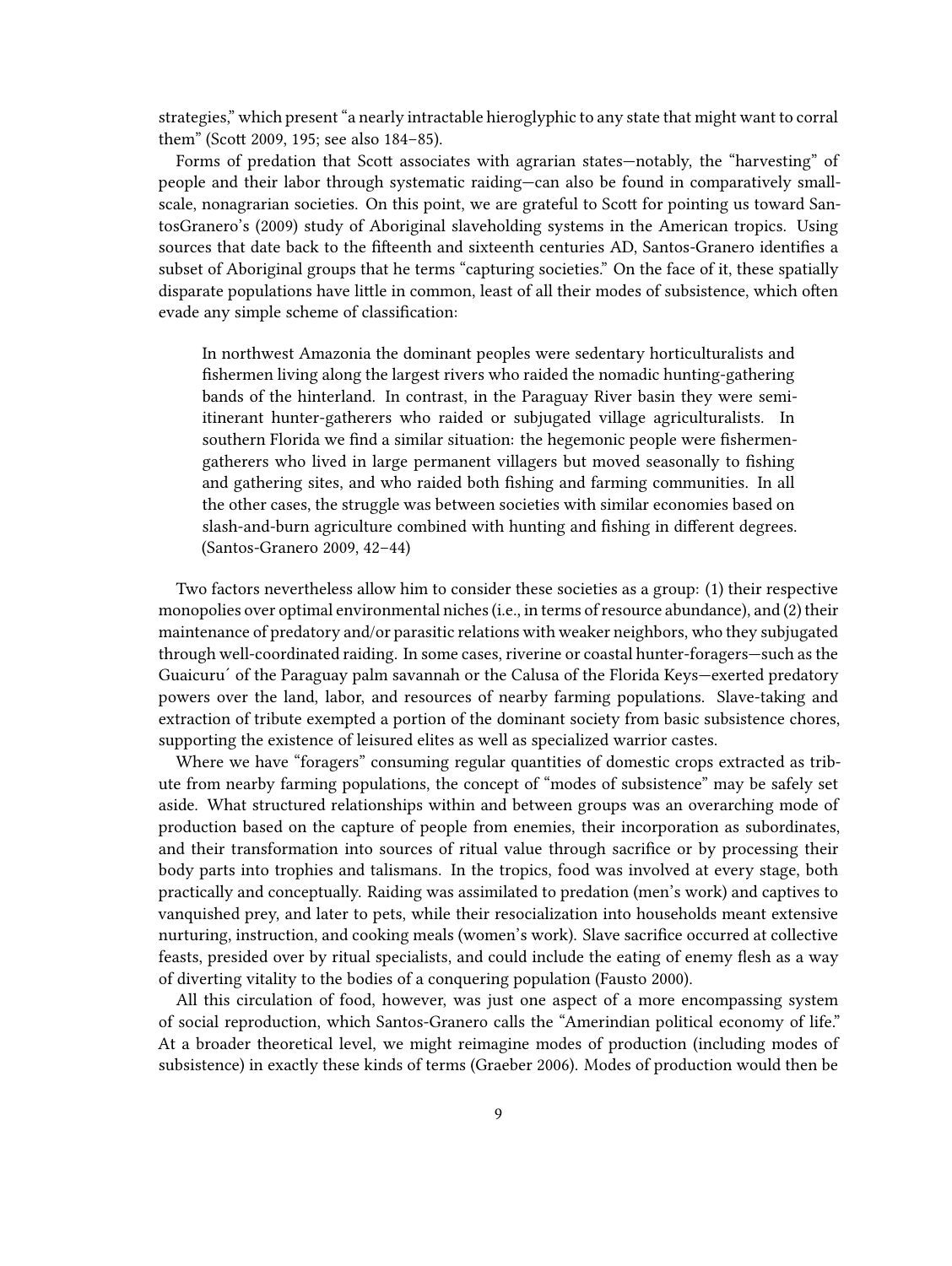distinguished not so much by their material outcomes (e.g., certain kinds of food or products) as by their efficacy in producing and reproducing certain distinctive kinds of people and status relationships among them (e.g., nobles, commoners, slaves). It is in precisely such terms that we propose to explore the cultural divergence of foraging populations between northern California and the Northwest Coast.

## <span id="page-9-0"></span>**WOGIES: A CAUTIONARY TALE AND SCHIZMOGENETIC "SMOKING GUN"**

We are emboldened to do so in part by a remarkable story, which comes down to us via Stephen Powers's (1877) *Tribes of California*. The geographer A. W. Chase (1873) seems to have been the first to report it as an account given to him by the Chetco of Oregon concerning the origins of the word "Wogie" (pronounced "Waˆgeh"). MacLeod thought it worthy of comment in his 1929 study of "the origin of servile labor groups," but it has received little attention since. The Chetco, today all but gone, are known to have dominated Oregon's southern shoreline. By 1873, a small number were living in the Siletz Reservation, now in Lincoln County, displaced from their villages by European settlers. Chase wrote the following:

The Chetkos say that, many seasons ago, their ancestors came in canoes from the far north, and landed at the river's mouth. They found two tribes in possession, one a warlike race, resembling themselves; these they soon conquered and exterminated. The other was a diminutive people, of an exceedingly mild disposition, and *white*. These called themselves, or were called by the new-comers, "Wogies." They were skillful in the manufacture of baskets, robes, and canoes, and had many methods of taking game and fish which were unknown to the invaders. Refusing to fight, the Wogies were made slaves of, and kept at work to provide food and shelter and articles of use for the more warlike race, who waxed very fat and lazy. One night, however, after a grand feast, the Wogies packed up and fled, and were never more seen. When the first white men appeared, the Chetkos supposed that they were the Wogies returned. They soon found out their mistake however, but retained among themselves the appellation for the white men, who are known as Wogies by all the coast tribes in the vicinity. (cited in Powers 1877, 69)

That a forager group of the Oregon coast should narrate Euro-American colonization as an act of historical vengeance is not surprising. Aboriginal populations there were among the first on the Pacific littoral to succumb to diseases introduced by traders and settlers. Combined with genocidal attacks, this caused them to suffer almost total demographic collapse in the nineteenth century. As a result, there are no detailed accounts of these groups to compare with the two major ethnological study regions to either side. Indeed, this complex subsector of the coast, between the Eel River and the mouth of the Columbia River, posed significant problems of classification for scholars seeking to delineate the boundaries of "culture areas" in western North America (Jorgensen 1980; Kroeber 1939), and the issue of their affiliation remains contentious today (see Donald 2003).

Given this considerable body of modern research, it may seem frivolous to evoke a nineteenthcentury story—one of questionable historicity—as a basis for renewed discussion of foraging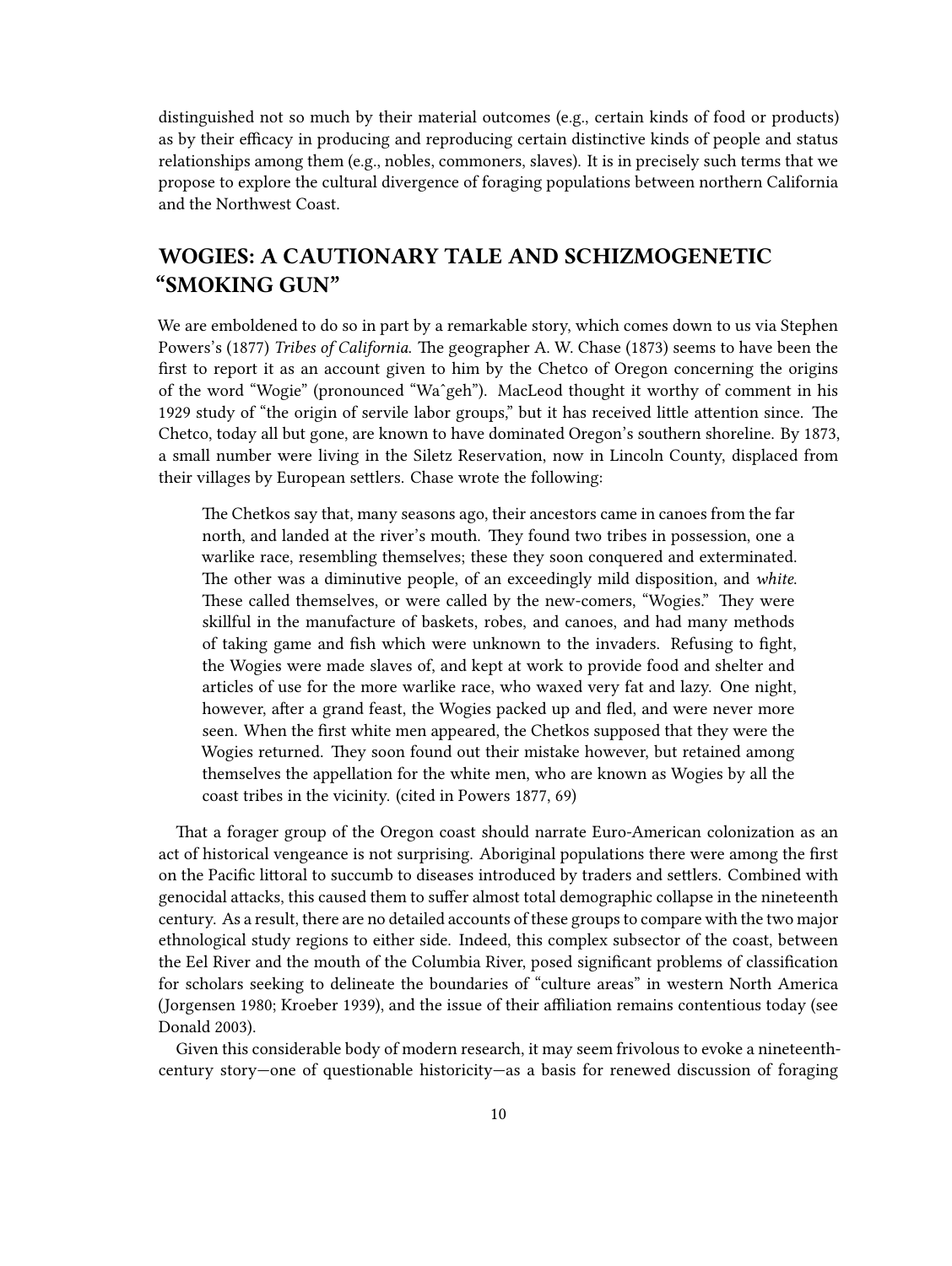societies on the Pacific coast. Yet, we would argue there are sound reasons for doing so. First, there is nothing inherently implausible about a slaveholding society migrating south over water into new territory, at some remote time, and either subjugating or killing the autochthonous inhabitants. Second, the story defines a set of pragmatic criteria for the enslavement of an alien people. "Wogies" were already socialized to perform those collective activities most valued by their new masters (preferable, no doubt, given the cost of housing and feeding slaves). What the proto-Chetco captured was not abstract "Wogie labor" but the accumulated *savoir-faire* of a hunter-fisher-forager people not too unlike themselves and in some respects clearly more capable. Third, the Chetco "tale of the Wogies" is set in precisely that intermediate area between societies where slaving was endemic, and most likely of great antiquity, and those where it was much attenuated or simply absent.

More intriguing, still, are the story's ethical dimensions, which resonate with certain wellknown features of Aboriginal Californian morality, including the high value placed on hard work and individual autonomy. Indeed, the whole legend—told, it seems, among a variety of coastal groups— makes sense as a cautionary tale for those tempted to render others slaves or to acquire wealth and leisure through raiding. Having forced their victims into servitude and grown "fat and lazy" on the proceeds, it is the Chetco's newfound sloth that makes them unable to pursue the fleeing Wogies. The Wogies come out of the whole affair on top by virtue of their pacifism, industriousness, craft skills, and capacity for innovation; indeed, they get to make a lethal return in spirit, at least—as Euro-American settlers equipped with guns, germs, and steel.

The tale of the Wogies raises wider questions about the historical divergence of foraging societies in Pacific North America, and about the nature of hunter-forager diversity in general. For behavioral ecologists, the definitive statement on this matter remains Robert L. Kelly's magisterial book, *The Foraging Spectrum* (1995), which uses ethnographic data from every continent to convey the diversity of societies that subsist on wild resources, including the effects of their "encapsulation" by agropastoral peoples and industrial states. In practice, however, behavioral ecologists seek to account for this diversity by drawing comparisons among historically unrelated groups within the global sample of known foraging societies (e.g., Alden Smith et al. 2010).

Hence, the concept of a "foraging spectrum," as currently used, falls victim to a contradiction between theory and practice. In theory, the approach acknowledges diversity among foraging societies resulting from their historical position in a larger network of societies. Yet, in practice, it recognizes the operation of such processes only where foragers encounter farmers and states. In other cases, human– environment relations (such as seasonal mobility or resource abundance) are evoked, as opposed to the mutual differentiation of institutions among neighboring groups. The tale of the Wogies invites us to explore processes of the latter kind. In doing so, and to clarify our own position, we first consider a recent and stimulating application of human behavioral ecology to Aboriginal California.

## <span id="page-10-0"></span>**APPARENTLY IRRATIONAL FORAGERS**

Predictive modeling, as employed in behavioral ecology, provides a set of rational expectations against which to measure the actual behavior of foraging populations. "Optimal foraging theory" assumes, for instance, that wild resources are normally targeted on a cost–benefit basis, calculated in terms of caloric return relative to labor expended in collection and processing. A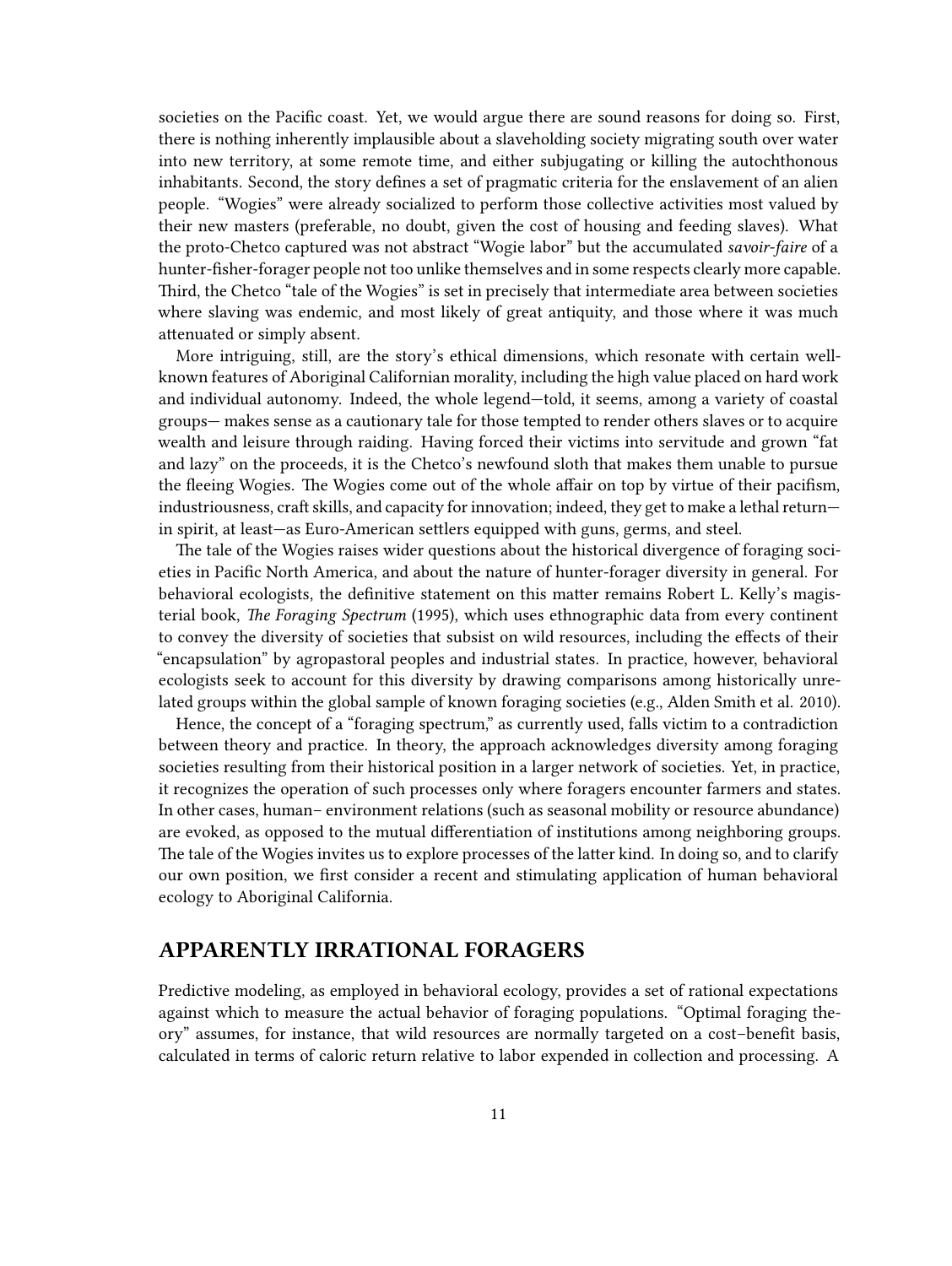simplified model of this kind would postulate that big-game hunters shift their attention down the trophic scale only if obliged to do so, moving on to smaller and more abundant food packages (e.g., rabbit or fish) and supplementing these where needed with "third order" foods (e.g., shellfish, acorns, pine nuts, or wild seed grasses). Based on such calculations, all resources in a given catchment receive a ranking (see, e.g., Winterhalder 1981).

Where the evidence deviates from this ideal cost-effective pattern, it becomes necessary to ask why foragers might have opted for a suboptimal mode of subsistence. Behavioral ecologists identify Aboriginal California as just such a deviant case. Aquatic resources, including anadromous fish, are abundant from the Pacific coast as far inland as the Sacramento-San Joaquin river system and played significant roles in Aboriginal economy. Yet they generally came second in importance to tree crops, acorns, and pine nuts. Even among coastal groups, the practice of "balanoculture" (from the Greek for "acorn") provided a greater component of Aboriginal diets. In some parts of California, reliance on acorns as a dietary staple can be traced back some four millennia, much further than intense exploitation of fish. Even accounting for taphonomic issues, a wide range of evidence, including isotopic studies on human remains, corroborates the precedence of boreal over aquatic resources (Tushingham and Bettinger 2013).

From the perspective of optimal foraging theory, this is puzzling. Acorns and pine nuts offer tiny individual food packages, and their yields can vary dramatically from one season to the next. Before consumption, most varieties of acorn require leaching and grinding to remove toxins and release nutrients (Driver 1952). They are "high-cost, lowranking" foods. Salmon, by contrast, can be harvested and processed in great quantities on an annual basis and have high nutritional value, providing oil and fats as well as protein, making them relatively "low-cost, high-ranking" foods. On the Northwest Coast, bulk harvesting of salmon and other anadromous species extends back to 2000 BC and remained a cornerstone of Aboriginal economy until recent times (Ames and Maschner 1999). Why not similarly, then, in California, and how might this contrast relate to other differences in the organization of foraging societies between the two regions? Some aspects of the problem are easily explained. The main forest species of the Northwest Coast are conifers bearing few edible nuts or acorns. Moreover, the density and diversity of anadromous fish is greater than in California and includes smaller species such as eulachon (candlefish), intensively exploited for its oil, which was both a staple food and core ingredient in Northwest Coast "grease feasts" (Mitchell and Donald 2001). For Tushingham and Bettinger (2013), the ecological puzzle centers rather on California. Why would foraging societies in that region—renowned for their prudence in handling money and property—opt for a second-best path to subsistence, choosing to intensify their exploitation of wild oak groves and pinion stands, when abundant fisheries were also available? Why acorns before salmon?

## <span id="page-11-0"></span>**ESCAPE CROPS BEFORE AGRICULTURE?**

Framed in such general terms, the question has wider evolutionary implications. Intensification of these two distinct food pathways—the aquatic-coastal and the borealterrestrial—is widely characteristic of post-Pleistocene societies. There is a lively debate in archaeology about whether the optimal niches for expanding "Mesolithic" and "Archaic" populations were mainly on coastal shelves, newly exposed by glacial retreat, or inland areas where riparian woodland spread across former steppe-tundra (Bailey and Milner 2002). A compelling answer, arising from ecological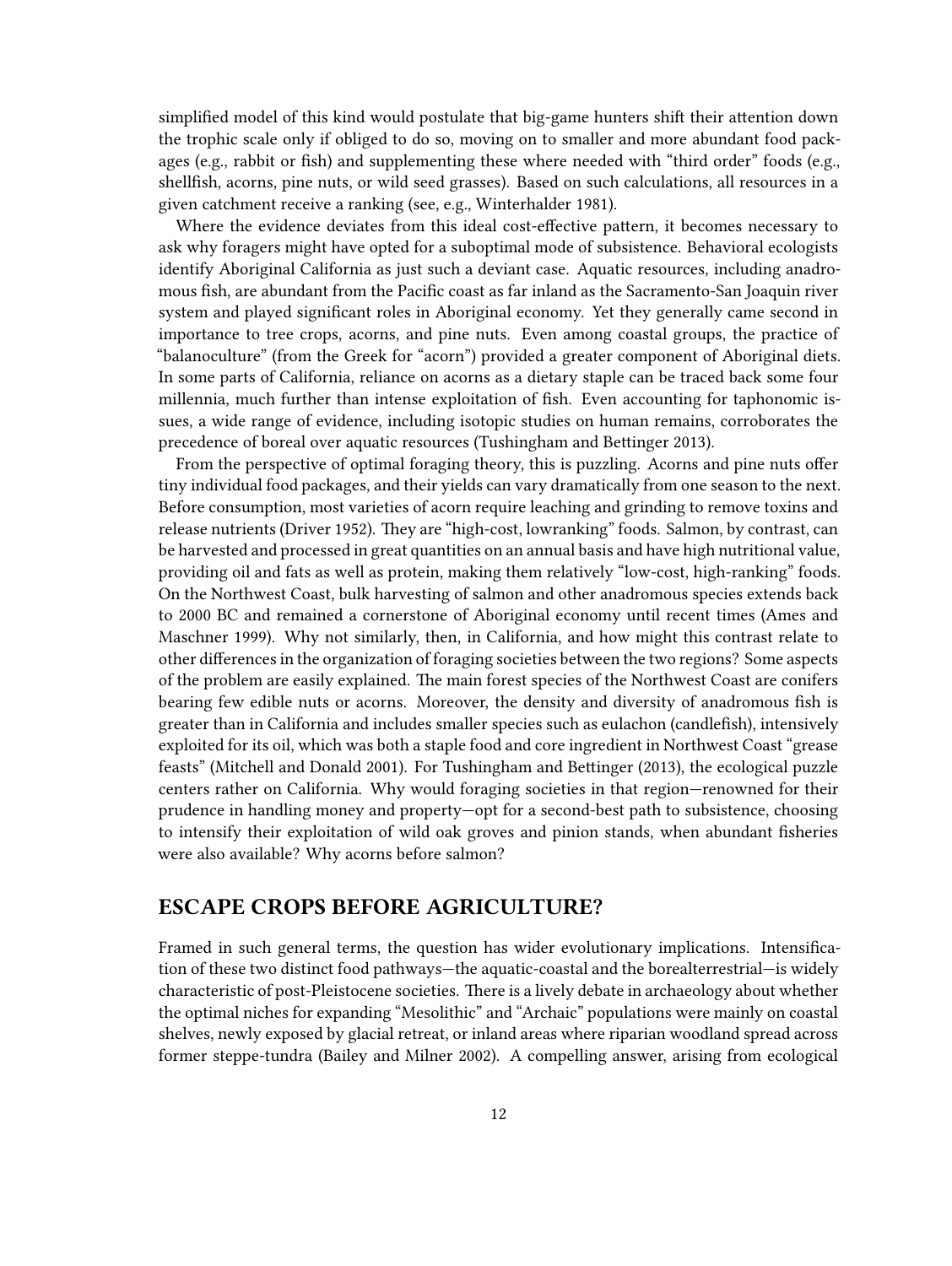considerations, might have predictive value for modeling global demographic processes after the retreat of the ice, including those associated with the domestication of plants and animals.

Tushingham and Bettinger (2013) approach the problem in terms of a modified behavioral ecology, factoring in the predation risks incurred when wild resources are stored for delayed consumption. From the perspective of prospective thieves and raiders, what matters is not simply whether things are stored, but the amount of labor expended in their processing prior to storage: what they call "front-loading" costs. With seasonal fish harvests, these are very high because abundance is determined mainly by the group's capacity for efficient processing and preserving of the catch—the skilled and timely performance of cleaning, filleting, drying, and smoking to prevent exposure and infestation. On the Northwest Coast, successful completion of these tasks was critical for the group's physical and social survival in the competitive feasting exploits of the winter season (Suttles 1968).

One could then argue that by prioritizing aquatic resources, Northwest Coast foragers were constantly making and remaking a noose for their own necks. By investing in the creation of a storable surplus of heavily processed foods—and to the work of postharvest processing, we should add the preharvest labor of net weaving, trap making, and weir construction—they were also creating, year upon year, an irresistible temptation for plunderers. Successful raids on the winter stores of a nearby group yielded not just "food" but also finished products: varying grades of prepared and packaged cuisine, including fats and oils as well as preserved fish. These durable and portable goods could be instantly redeployed in hospitality or traded onwards (Turner and Loewen 1998).

Acorns and nuts present neither such risks nor such opportunities. Californians managed their oak woodlands by burning, weeding, and pruning (Anderson 2005), but harvesting techniques were quite simple, and there was no need for extensive processing prior to storage. By far, the bulk of subsistence labor was deferred to a time shortly before consumption when women emerged from their homes to withdraw granary stocks and begin the arduous process of leaching and grinding to make porridges, bread, and biscuits. As Bettinger puts it, the acorn is "so very back-loaded that its capture as stores represents little saved time … with correspondingly less potential for developing inequality, likewise for attracting raiders or developing organizational means to defend or retaliate" (2015, 233). What the remote ancestors of the Maidu, Pomo, Miwok, Wintu, and others sacrificed in short-term nutritional value, they gained over the long term in food security.

Bettinger goes on to suggest that the distinct modes of subsistence followed by Northwest Coast and Californian foragers—both equally "rational" in their own ways—might explain other differences in social organization, notably the presence among the former of rigid social stratification and endemic raiding, which were absent among the latter. If his explanation holds, then there is little analytical value in considering relationships across the frontiers of these adjacent culture areas. Broad regional differences in modes of subsistence would be sufficient to account for variations in the foraging spectrum, and the tale of the Wogies could be consigned to the imaginary world of "many seasons ago." Yet, there are difficulties with this otherwise neat interpretation. It is clear, for instance, that the main incentive for intergroup raiding on the Northwest Coast was the capture of people, not dried fish or other products (Donald 1997). Indeed, the scale on which such commodities could be appropriated was decidedly limited, whether on foot or by canoe.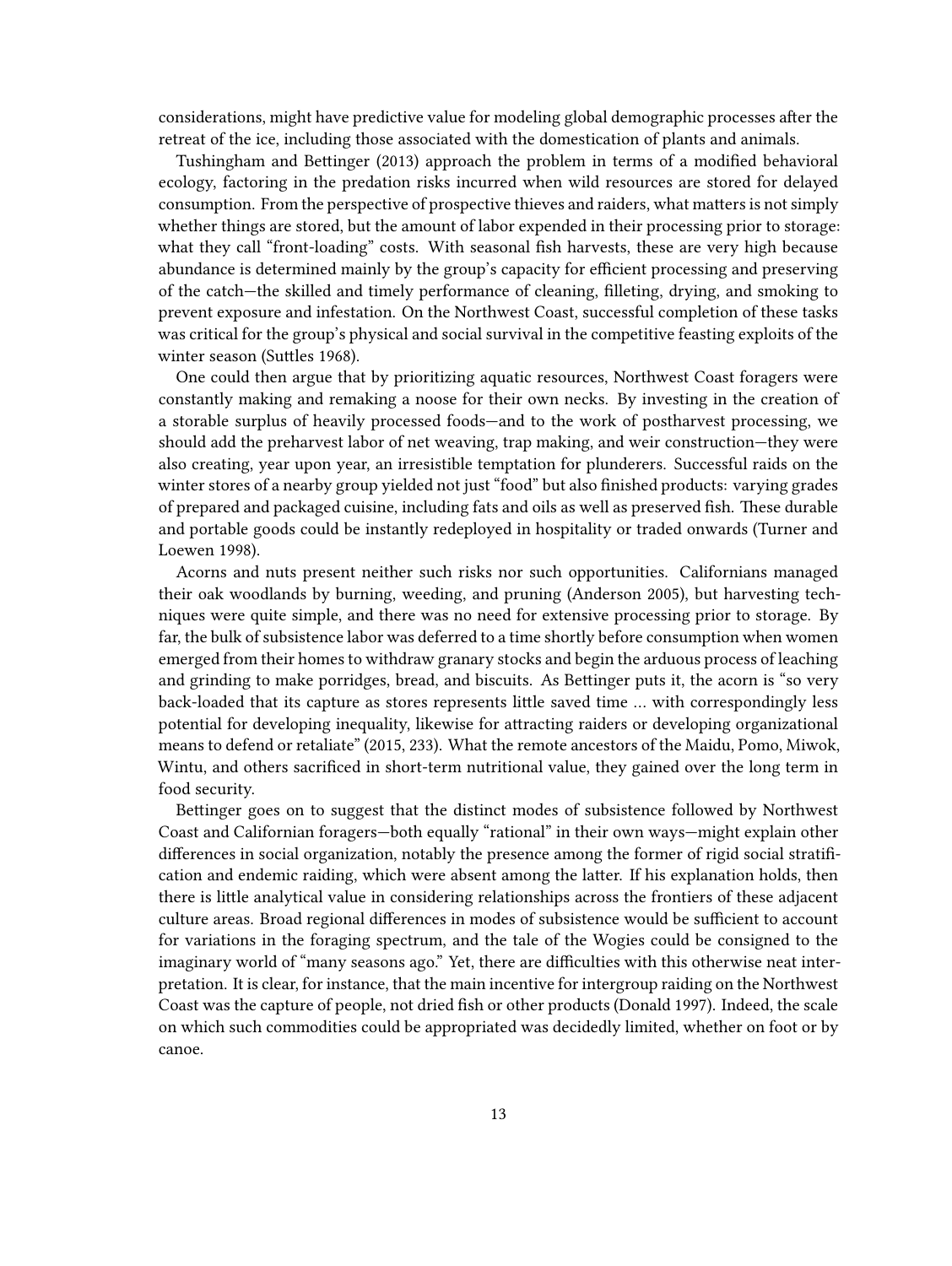So whence the hunger for people in one of Aboriginal America's most populous regions? The underlying causes of slavery, we suggest, were not strictly ecological or demographic but rather social and political. Aristocratic values exempted a good proportion of Northwest Coast people from the kind of menial work on which their survival as a group depended. This became starkly apparent in the spring and summer, when the only factor limiting fish harvests was the number of hands available to process and preserve the catch. Rules of decorum prevented nobles from engaging in such work, while low-ranking commoners ("perpetual transients," as Drucker [1951, 279] described them) would readily defect to a rival household if pressed too hard. The result was a severe shortage not of labor, as such, but of *controllable* labor at key times of the year, a problem addressed through seasonal slave raids on enemy groups (Ames 2001, 2008).

Such were the proximate causes, which made "harvesting people" no less essential to the Northwest Coast economy than constructing weirs, clam gardens, or terraced plots for cultivating wild roots. All these diligent acts of "niche construction" were embedded in cycles of intersocietal warfare and predation, which defined underlying relationships between the lower orders who worked and the nobles who feasted (Ames 1995; Ruyle 1973). Against this backdrop, we might reasonably consider whether acorns and nuts were selected among their southern neighbors as forager equivalents of "escape crops," in Scott's (2009) sense—that is, crops consciously adopted as part of a wider set of cultural strategies through which Californians maintained a boundary between themselves and their neighbors to the north. What is the evidence for such wider strategies?

## <span id="page-13-0"></span>**CULTIVATING DIFFERENCE IN THE PACIFIC SHATTER ZONE**

A logical place to begin looking for boundary mechanisms is the Californian northwest, which Alfred Kroeber considered a zone of transition between the two great culture areas of the Pacific littoral. There, the distribution of ethnic and language groups became compressed, accordionlike, into a subregion of great complexity, which nevertheless presented strong cultural commonalities. It is this "shatter zone" of Aboriginal cultures that we focus on, beginning with an observation from Chase-Dunn and Mann's pioneering study of "very small world systems," *The Wintu and Their Neighbors*:

Unlike most ethnographically studied hunter-gatherers, the indigenes of Northern California had little or no contact with people from state-societies prior to the arrival of Euro-Americans in the early nineteenth century, nor did they interact with any peoples who had large complex chiefdoms with class-stratified societies A possible exception is the Athabascan-speaking peoples … living in the northwestern corner of California.<sup>1</sup> These groups must have migrated from the north, where Pacific Northwest Athabascans had their famous big-man societies. The Athabascans in California did have cultural institutions such as private property and ranked lineages that stemmed from their Northwest cultural heritage, but they had otherwise lost most of their hierarchical features and became rather similar to their egalitarian [Californian] neighbors. (1998, 73)

 $^{\rm 1}$  While Hupa and Tolowa are indeed Athabascan languages, we note that Karuk and Shastan are in fact Hokan, while Yurok and Wiyot are Algonquian.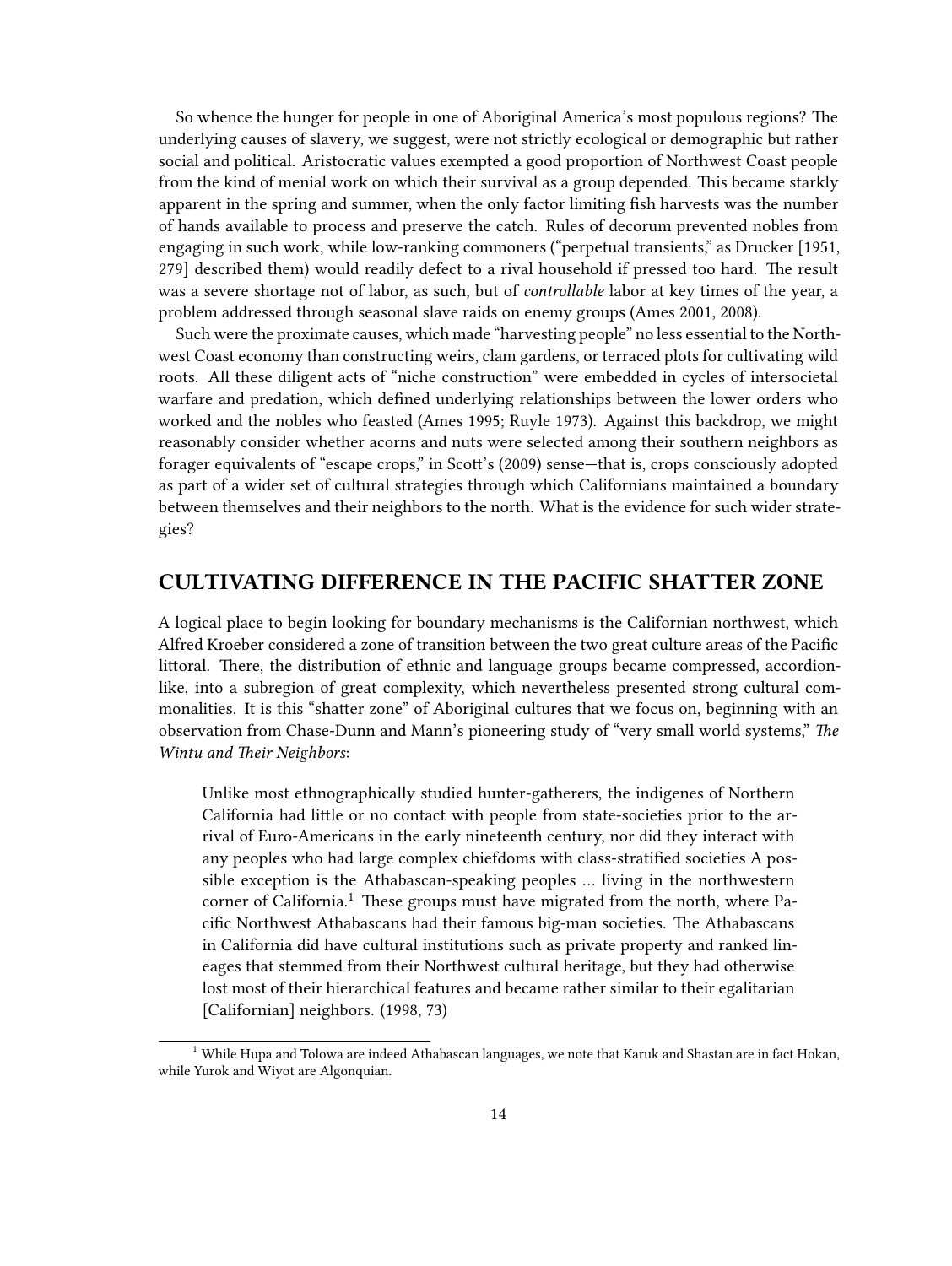Perhaps the most obvious of these "lost" institutions, at least in terms of household organization, is chattel slavery. At any given time, captives on the Northwest Coast might have constituted up to a quarter of the tribal population (Mitchell 1985). These proportions, recorded in nineteenth-century census figures, rival what could be found on the cotton plantations of the colonial South and are in line with estimates for household slavery in classical Athens (Donald 1997; MacLeod 1928). These were "slave societies," where unfree labor underpinned the domestic economy and sustained the lifestyles of nobles and commoners. The southern frontiers of the Northwest Coast culture area were occupied by an extraordinary variety of groups, among them the Yurok, Karuk, Hupa, and Tolowa. Some spoke languages of the Athabascan family, with its epicenter to the north, and other traditional features of their societies— including a strong reliance on anadromous fish—point similarly to northern origins. Chattel slavery, however, was absent, dwindling into various forms of peonage on the lower reaches of the Columbia River, while beyond stretched a largely slave-free zone (Hajda 2005; for limited exceptions, see Kroeber [1925, 308–20], Powers [1877, 254–75], and Spier [1930]).

Understanding when and how forager groups in the shatter zone came to lose the habit of keeping slaves will require much new research. Even when oral histories and ethnographic sources are available, comprehending the workings of this antislaving buffer is no easy task. It requires us to think about the generation of political differences from the bottom up, not just in terms of ecological practices but also in modes of household and village organization, grassroots legal and fiscal strategies, and changes in ritual and ethical norms. In analyzing the historical divergence of Aboriginal societies in Pacific North America, our aim is to take a first step in this direction and, in doing so, to raise new questions about the range of factors producing diversity in the "foraging spectrum." We make no pretense at having reached a definitive conclusion.

To fully appreciate the difficulty of the problem, it is first necessary to rule out some obvious but certainly incorrect, or at best partial—answers. Nowhere in the Aboriginal territories of northwest California, or adjacent areas, is any kind of special organized physical resistance to slavery documented. Might we then apply the same kind of "ecologic" as the preceding argument about acorns and fish but this time with regard to humans as captive resources? Was there, in short (and to borrow a Hupa idiom), some sense in which the "acorn eaters" of Aboriginal California were as unattractive a prospect for predation as the contents of their granaries, their embodied stores of knowledge as useless as their wicker stores of acorns? If so, this could only apply to a very distant past, because most ethnographically known Californians had traditions of weir building, netting, basket trapping, filleting, curing, and oil extraction no less sophisticated than those of the Northwest Coast (Kroeber and Barrett 1960).

The question arises: To what extent are we dealing here with a process of conscious political divergence among foragers? Detailed evidence is hard to obtain, but certain recorded features of these societies are indicative, such as the Yurok requirement for victors in battle to pay individual compensation for each life taken, at the going rate for murder, thus rendering intergroup raiding both fiscally pointless and morally bankrupt. In financial terms, military advantage became a liability to the superior party. As Kroeber put it, "The *vae victis* of civilization might well have been replaced among the Yurok, in a monetary sense at least, by the dictum: 'Woe to the victors'" (1925, 49).

The cautionary "tale of the Wogies" offers some further pointers. It suggests that populations directly adjacent to the Californian "shatter zone" were aware of their northern neighbors and saw them as warlike, disposed to a life of luxury based on exploiting the labor of those they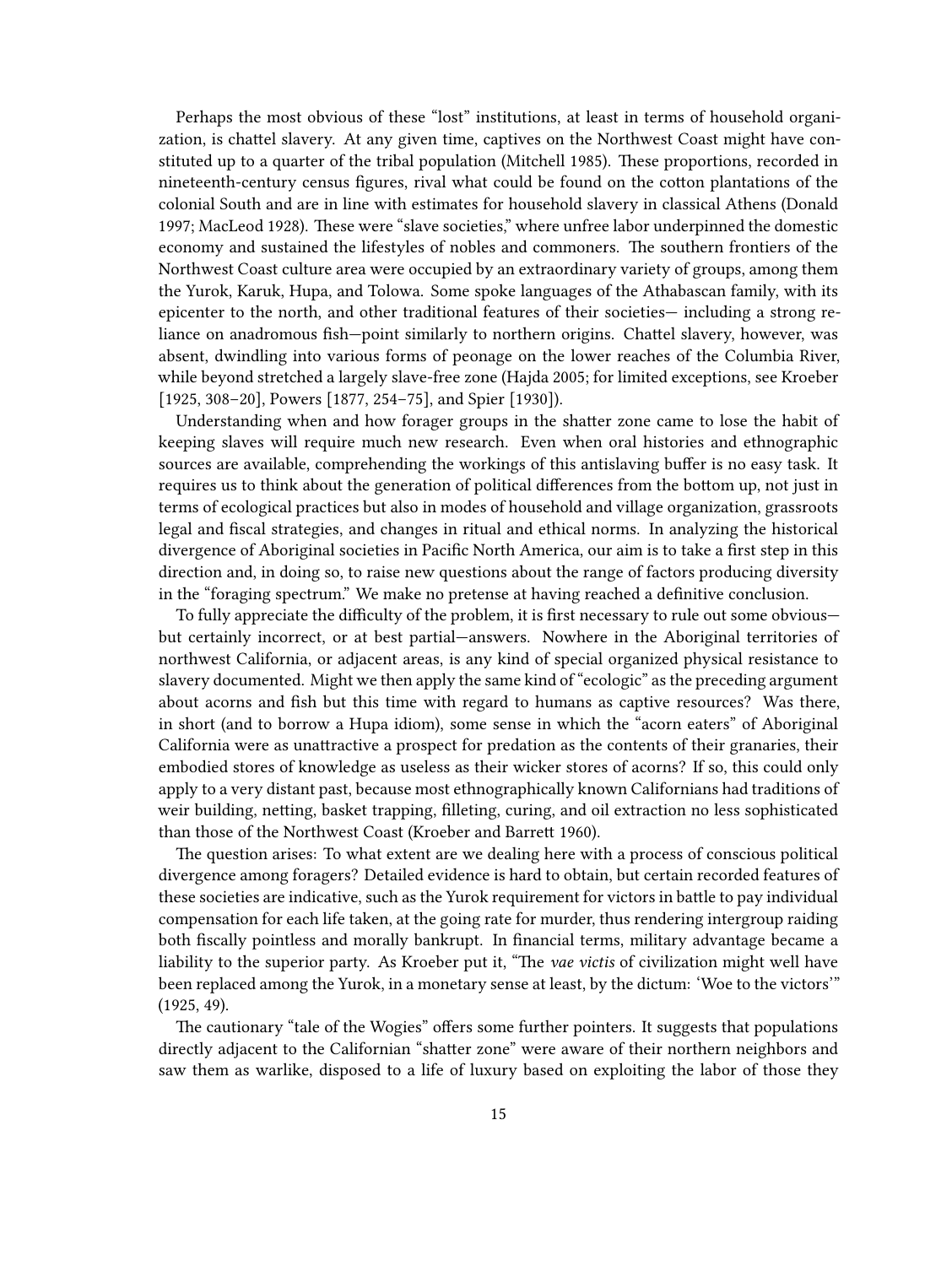conquered. It implies that they recognized such exploitation as a possibility in their own societies yet rejected it on the grounds that keeping slaves would undermine important social values (they would become "fat and lazy"). Turning south to the shatter zone itself, we find further evidence that in many key areas of social life the foragers of this region were building their communities as a kind of mirror image or conscious inversion of those on the Northwest Coast.

Clues emerge from the simplest and most apparently pragmatic details. For instance, no free member of a Northwest Coast household would ever be seen chopping or carrying wood (Donald 1997, 124–26). To do so was to undermine one's identity in society, effectively making oneself into a slave. Californian chiefs, by contrast, seem to have elevated these activities into a solemn public duty, incorporating them into the core rituals of the sweat lodge. As Goldschmidt observed:

All men, particularly the youths, were exhorted to gather wood for use in sweating. This was not exploitation of child labor, but an important religious act, freighted with significance. Special wood was brought from the mountain ridges; it was used for an important purification ritual. The gathering itself was a religious act, for it was a means of acquiring "luck." It had to be done with the proper psychological attitude of which restrained demeanour and constant thinking about the acquisition of riches were the chief elements. The job became a moral end rather than a means to an end, with both religious and economic involvements. (1951, 54)

Similarly, the ritual sweating that ensued—purging the Californian man's body of surplus fluid—inverts the excessive consumption of fat, blubber, and grease that signified masculine status on the Northwest Coast. To enhance his status and impress his ancestors, the nobleman of the Northwest Coast ladled candlefish oil into the fire at the tournament fields of the potlatch. The Californian chief burned calories in the closed seclusion of his sweat lodge. Native Californians seem to have been well aware of the kinds of values they were rejecting, institutionalizing them in the figure of the clown, whose public antics of sloth, gluttony, and megalomania— while giving voice to familiar, local discontents (Brightman 1999)—seem also to parody the most coveted values of a proximate civilization.

Inversions are also to be found in the spiritual and aesthetic domains. Artistic traditions of the Northwest Coast are all about spectacle and deception: the theatrical trickery of masks that flicker open and shut, of surface figures pulling the gaze in sharply opposed directions. The native word for "ritual" in most Northwest Coast languages translates as "fraud" or "illusion" (Boas 1966, 172; cf. Goldman 1975, 102). Spirituality in the Californian shatter zone provides an almost perfect antithesis. What mattered was cultivation of the *inner* self through discipline, earnest training, and hard work. Californian songs and poetry show that these were ways of connecting with what is authentic in life. Northwest Coast groups were not averse to adopting Europeans in lavish naming ceremonies. Would-be Californians—like Robert Frank, adopted by the Yurok at the close of the nineteenth century—were more likely to find themselves hauling wood from the mountains, weeping with each footfall, as they earned their place among the "real people" (see Kan 2001).

If we accept that what we call "society" refers to the mutual creation of human beings, and "value" the self-conscious aspects of that process (Graeber 2013b), then it is hard to see the Northwest Coast and adjacent California as anything but diametrical opposites. These neighboring groups of societies both engaged in extravagant expenditures of labor, but the forms and functions of that labor could not have differed more. Of the Northwest Coast, Codere writes: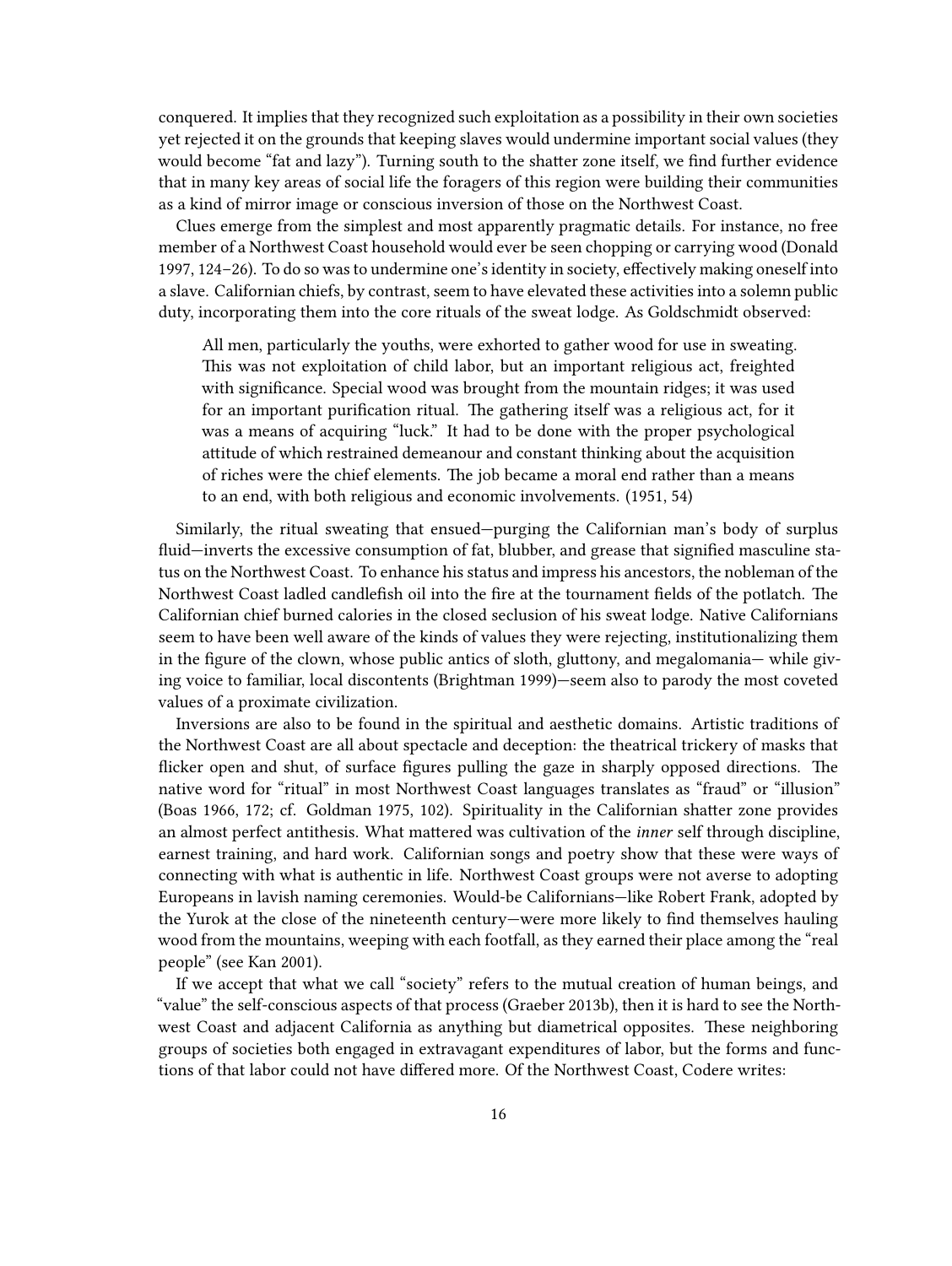In a region where subsistence demands could have been met easily by concentration on getting and storing enough of a few natural products such as salmon and berries, the Kwakiutl chose the grand manner in production as well as in the great displays, distributions and even destructions of wealth so distinctive of their culture … Each household made and possessed many mats, boxes, cedarbark and fur blankets, wooden dishes, horn spoons, and canoes. It was as though in manufacturing as well as in food production there was no point at which further expenditure of effort in the production of more of the same items was felt to be superfluous. (1950, 19)

This material efflorescence was consistent with the extravagant theatricality of the potlatch. But potlatch, in turn, was an occasion to "fasten on" names to aristocratic contenders, the fashioning and allotment of such titles being the ultimate focus of Northwest Coast ritual life. All this work was ultimately aimed at creating specific sorts of persons. The result is, among other things, an artistic tradition widely considered among the most dazzling the world has seen and one strongly focused on the theme of exteriority: all masks and facades.

Societies in the Californian shatter zone were equally extravagant in their own way, but if they were "potlatching" anything, it was surely labor itself. As Garth wrote of the Atsugewi: "The ideal individual was both wealthy and industrious. In the first grey haze of dawn he arose to begin his day's work, never ceasing activity until late at night. Early rising and the ability to go without sleep were great virtues. It was extremely complimentary to say 'he doesn't know how to sleep'" (1976, 338).

It was the self-discipline and hard work of the wealthy man that marked him out as a provider for poorer dependents, improvident folk, and foolish drifters. With its "Protestant" emphasis on interiority and introspection, Californian spirituality offers a counterpoint to the "smoke and mirrors" of the Northwest Coast. Among the Yurok, work properly performed became a way of connecting with a true reality, of which prized objects like *dentalia* and hummingbird scalps were mere outwards manifestations. As a contemporary ethnographer explains:

As he "accumulates" himself and becomes cleaner, the person in training sees himself as more and more "real" and thus the world as more and more "beautiful": a real place in experience rather than merely a setting for a "story," for intellectual knowledge.

In 1865, Captain Spott, for instance, trained for many weeks as he helped the medicine man prepare for the First Salmon ceremony at the mouth of the Klamath River "the old [medicine] man sent [Captain Spott] to bring down sweathouse wood. On the way he cried with nearly every step because now he was seeing with his own eyes how it was done."

Tears, crying, are of crucial importance in Yurok spiritual training as manifestations of personal yearning, sincerity, humility, and openness. (Buckley 2002, 117; cf. Kroeber 1925, 40, 107)

Through such exertions, one discovered one's true vocation and purpose. When "someone else's purpose in life is to interfere with you," Buckley's informants told him, "he must be stopped, lest you become his slave, his 'pet'" (88).

The evidence may be fragmentary, and the time-depth of these cultural schisms far from clear. Such as there is, however, suggests at the very least the basis for a new understanding of diversity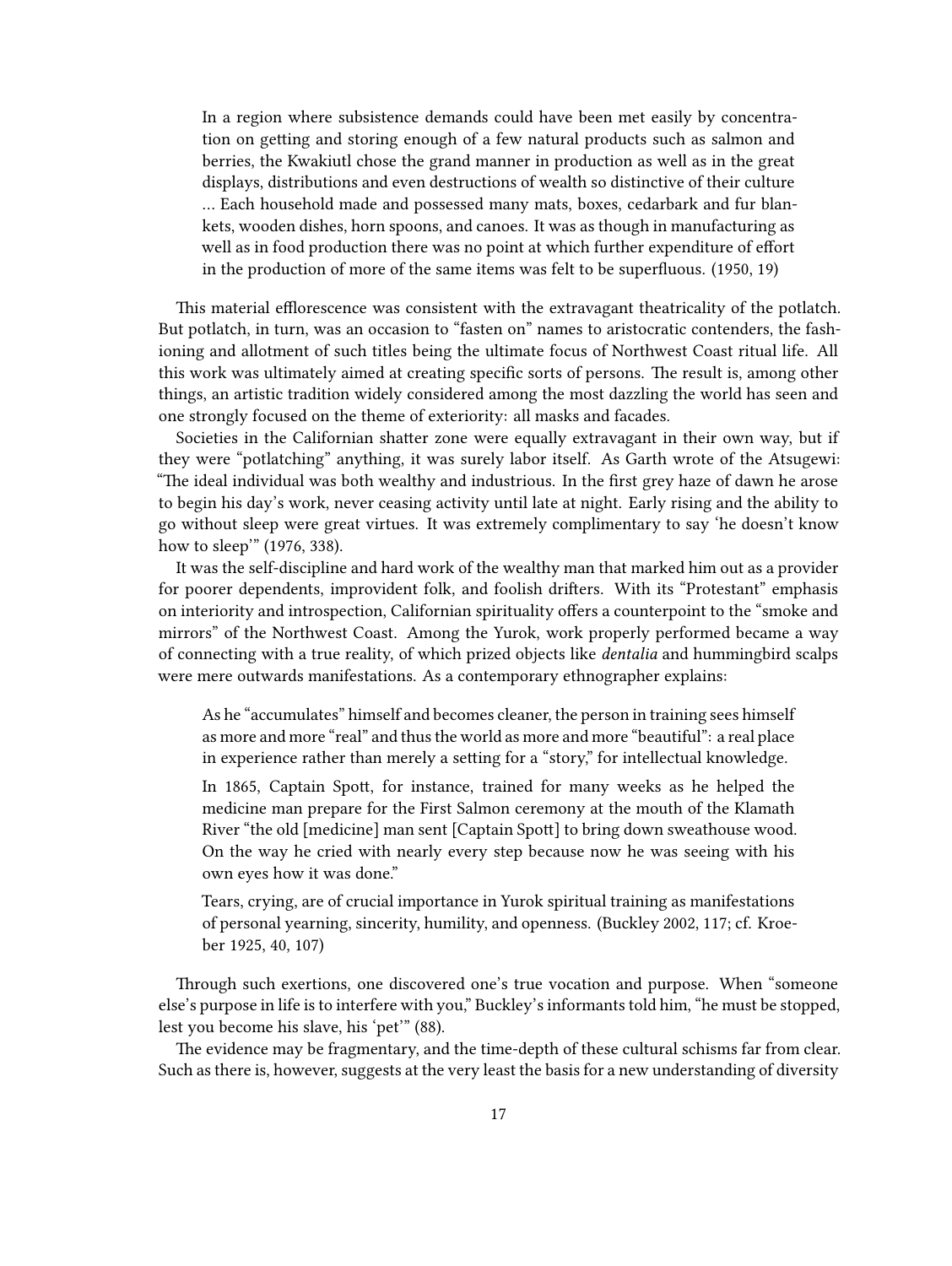among foragers on the Pacific coast, incorporating Aboriginal notions of ethics and personhood, as fleetingly captured in the story of the "Wogies" and in which Goldschmidt perceived a key to understanding the organization of economy and society in northwest California.

## <span id="page-17-0"></span>**CONCLUSION**

It is our contention that the absence of chattel slavery and related forms of hierarchy in Aboriginal northwestern California was not so much a matter of cultural "loss" as self-conscious rejection: a schizmogenetic reflex against the governing principles of adjacent societies. The reason the Wogie story can be called a "smoking gun" in this respect is not so much because the Chetco themselves told it but that their neighbors were all familiar with it as well ("Waˆgeh" becoming a regional term for Euro-American settlers). To reiterate the main points, this implies:

- 1. Californians were aware of, and in at least periodic contact with, the peoples of the Northwest Coast;
- 2. they saw northerners as warlike and disposed to exploit the labor of defeated peoples;
- 3. they recognized the exploitation of war captives as an ongoing possibility in their own society but rejected it; and
- 4. they did so on grounds that exploiting captives would lead to results diametrically opposed to key social values of autonomy and personal

We cannot know how common such cautionary tales were because they are not the kind of stories early observers were likely to have recorded (this particular tale survived only because Chase believed the Wogies might have been shipwrecked Japanese). But there are indications in the archaeological record that the historical contours of the schizmogenetic process run deep, reaching back centuries, perhaps even millennia, prior to European contact (e.g., Ames 2008; Angelbeck and Grier 2012; Ritchie et al. 2016). Clarifying the sequence remains a matter for future investigation, with a focus on maritime networks that formed the main axis of social and demographic change on the Pacific coast, between first human arrivals (Erlandson et al. 2015) and the wrenching transformations of the Russian fur trade, which eventually forced Aboriginal trade inland (Lightfoot 1993). Whatever new kinds of history this enterprise generates are likely to have broad ramifications, not least because the ethnographic record of Pacific North America has long served as "an exemplary case for examining how hunter-gatherers thrived in temperate environments prior to the advent of agriculture" (Lightfoot 1993, 168). What such a statement might mean is entirely dependent on what we take to be the ethnographic record of Pacific North America and, of course, what we mean by "thriving." If, for example, we focus on feasting practices largely to the exclusion of servile institutions—as most deep time comparisons seem to—then what we are really comparing is just detached shards of a larger cultural whole. This seems a poor method for approaching an already fragmented record of the distant past.

What emerges from a more rounded comparison is the principle that modes of subsistence even those that seem, on first inspection, most deeply rooted in pragmatic concerns—contain a dimension of political history. The process of schizmogenesis, resulting in the formation of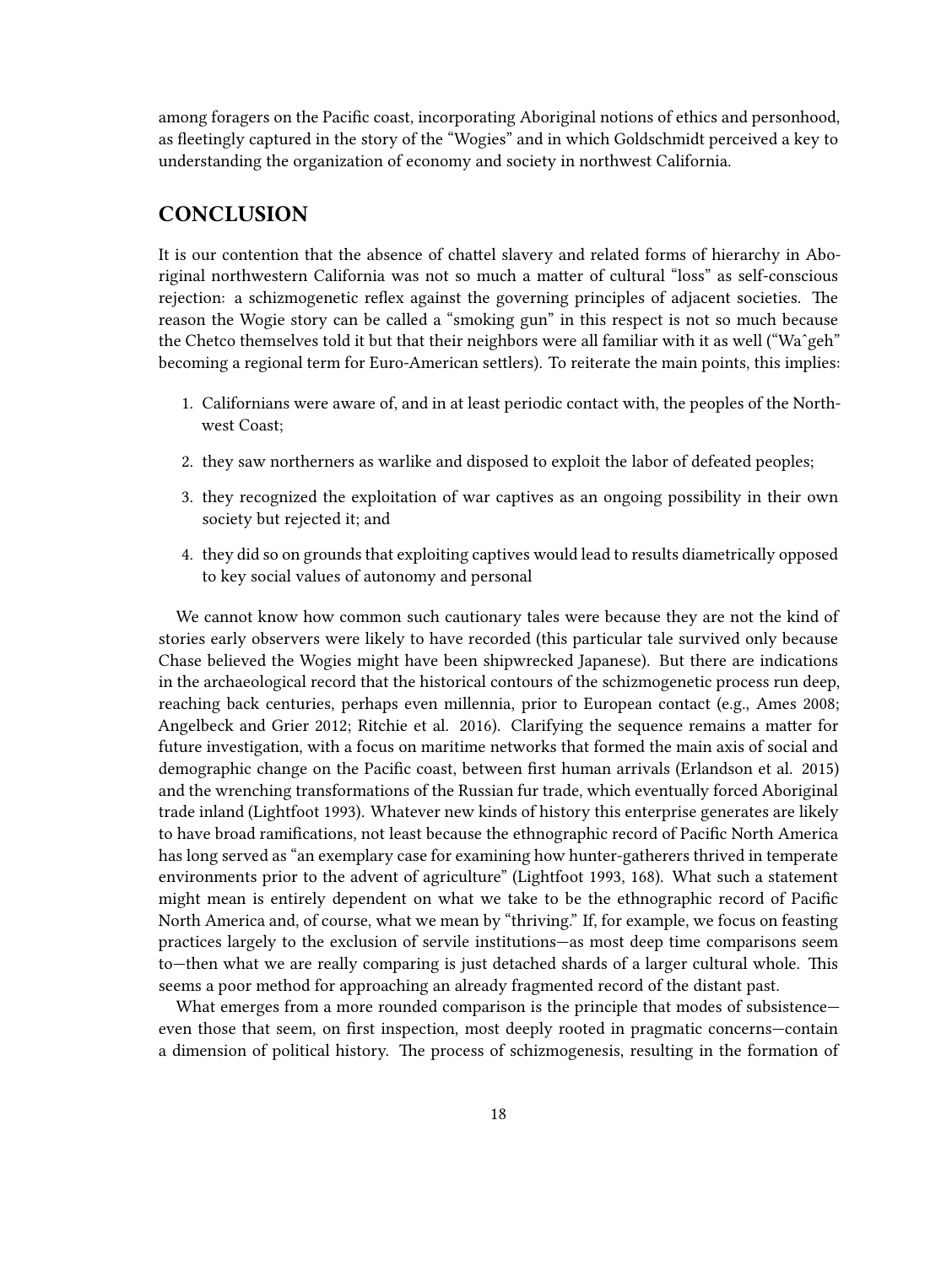two major West Coast "culture areas," cannot be adequately explained in terms of environmental adaptation any more than it can be reduced to distinctions of language or ethnicity. While the importance of such factors is clear, we suggest they are best understood in the context of self-conscious projects of political transformation that took place among extended networks of decentralized communities. Such projects were pursued from the bottom up, through the reconfiguration of households and villages, legal and fiscal strategies, ritual and ethical norms.

In broader historical terms, it is still widely assumed that institutional change in preindustrial societies was closely anchored to intensification in methods of food production, especially the adoption and refinement of agriculture. Within this established paradigm, the development of forager societies on the west coast of North America can only be conceptualized as a puzzling anomaly (Richerson and Boyd 2001, 217) or a truncated experiment in "paleo-political ecology," real politics being supposedly reserved for agrarian societies and "modern-day elites" (Hayden 2014, 6). The case of Aboriginal slavery and its rejection on the Pacific coast serves as an important corrective to such views. It reminds us that terms like "emergent" or "incipient," when applied to forms of inequality, are by their very nature fictions. Forms of inequality are always equally real for those who live them and thus equally open to challenge and reversal. There are no evolutionary false starts in this regard, no "archaic peoples," nor any dormant seedbeds of political change, awaiting the magical hand of agriculture that brings them to fruition. It is these lingering illusions that still prevent us from exploring the pathways that lead from the hunting retinue to the dynastic court, from tribal slavery to tributary states, and from "original affluence" to the modern leisure class.

#### <span id="page-18-0"></span>*ACKNOWLEDGEMENTS.*

Our sincere thanks to two anonymous reviewers, and also two who made themselves known as Les Field and Colin Grier. Also to Jim Scott, Kevan Edinborough, Dorian Fuller, and Erhard Schu¨ttpelz.

## <span id="page-18-1"></span>**REFERENCES CITED**

- Alden Smith, Eric, Kim Hill, Frank Marlowe, David Nolin, Polly Wiessner, Michael Gurven, Samuel Bowles, Monique Borgerhoff Mulder, Tom Hertz, and Adrian Bell. 2010. "Wealth Transmission and Inequality among Hunter-Gatherers." *Current Anthropology* 51 (1): 19–34.
- Ames, Kenneth M. 1995. "Chiefly Power and Household Production on the Northwest Coast." In *Foundations of Social Inequality*, edited by T. Douglas Price and Gary M. Feinman, 155–87. New York: Plenum Press.
- Ames, Kenneth M. 2001. "Slaves, Chiefs and Labour on the Northern Northwest Coast." *World Archaeology* 33 (1): 1–17.
- Ames, Kenneth M. 2008. "Slavery, Household Production and Demography on the Southern Northwest Coast: Cables, Tacking and Ropewalks." In *Invisible Citizens: Captives and Their Consequences*, edited by C. Cameron, 138–58. Salt Lake City: University of Utah Press.
- Ames, Kenneth M., and Herbert D. G. Maschner. 1999. *Peoples of the Northwest Coast*. London: Thames and Hudson.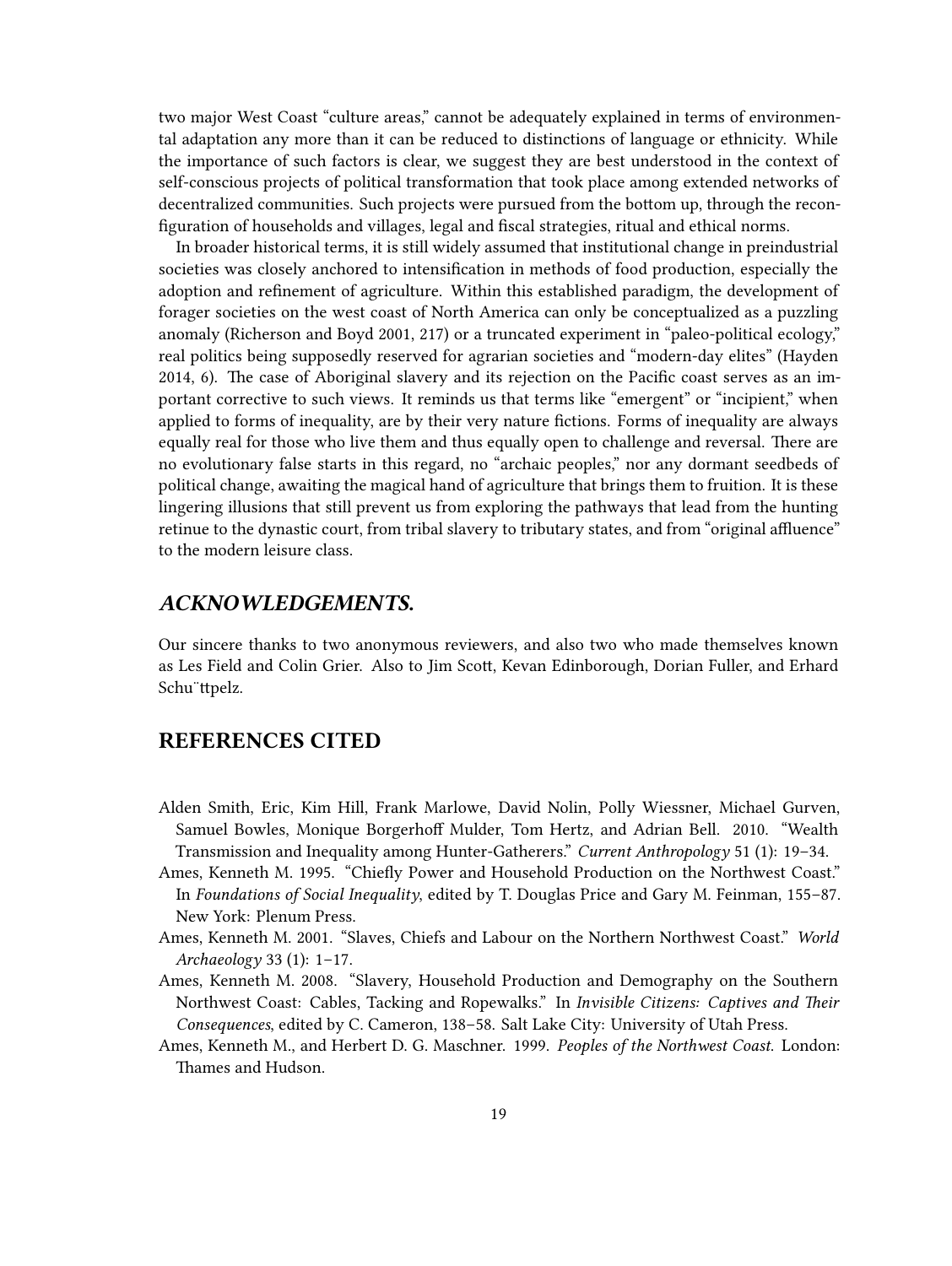- Anderson, M. Kat. 2005. *Tending the Wild: Native American Knowledge and the Management of California's Natural Resources*. Berkeley: University of California Press.
- Angelbeck, Bill, and Colin Grier. 2012. "Anarchism and the Archaeology of Anarchic Societies: Resistance to Centralization in the Coast Salish Region of the Pacific Northwest Coast." *Current Anthropology* 53 (5): 547–87.
- Arnold, Jeanne E. 1995. "Transportation, Innovation and Social Complexity among Maritime Hunter-Gatherer Societies." *American Anthropologist* 97 (4): 733–47.
- Bailey, Geoff N., and Nicky J. Milner. 2002. "Coastal HunterGatherers and Social Evolution: Marginal or Central?" *Before Farming: The Archaeology of Old World Hunter-Gatherers* 3–4 (1):  $1 - 15$ .
- Bateson, Gregory. 1936. *Naven*. Cambridge: Cambridge University Press.
- Bettinger, Robert L. 2015. *Orderly Anarchy: Sociopolitical Evolution in Aboriginal California*. Berkeley: University of California Press.
- Blackburn, Thomas C. 1976. "Ceremonial Integration and Social Interaction in Aboriginal California." In *Native Californians: A Theoretical Retrospective*, edited by L. J. Bean and T. C. Blackburn, 225–44. Socorro: Ballena Press.
- Boas, Franz. 1966. *Kwakiutl Ethnography*. Chicago: University of Chicago Press.
- Boas, Franz, and George Hunt. 1905. *Kwakiutl Texts*. Publications of the Jesup North Pacific Expedition, vol. 3. Leiden: Netherlands. Brightman, Robert. 1999. "Traditions of Subversion and the Subversion of Tradition: Cultural Criticism in Maidu Clown Performances." *American Anthropologist* 101 (2): 272–87.
- Buckley, Thomas. 2002. *Standing Ground: Yurok Indian Spirituality, 1850–1990*. Berkeley: University of California Press.
- Chagnon, Napoleon. 1970. "Ecological and Adaptive Aspects of California Shell Money." *UCLA Archaeological Survey Annual Report* 12:1–25.
- Chase, Alexander W. 1873. "Indian Mounds and Relics on the Coast of Oregon." *American Journal of Science and Arts* 7 (31): 26–32.
- Chase-Dunn, Christopher K., and Kelly Marie Mann. 1998. *The Wintu and Their Neighbors: A Very Small World System*. Tucson: University of Arizona Press.
- Codere, Helen. 1950. *Fighting with Property: A Study of Kwakiutl Potlatching and Warfare, 1792– 1930*. New York: J. J. Augustin.
- Coupland, Gary, Kathlyn Stewart, and Katherine Patton. 2010. "Do You Ever Get Tired of Salmon? Evidence for Extreme Salmon Specialization at Prince Rupert Harbour, British Columbia." *Journal of Anthropological Archaeology* 29:189–207.
- Donald, Leland. 1997. *Aboriginal Slavery on the Northwest Coast of North America*. Berkeley: University of California Press.
- Donald, Leland. 2003. "The Northwest Coast as a Study Area: Natural, Prehistoric, and Ethnographic Issues." In *Emerging from the Mist: Studies in Northwest Coast Culture History*, edited by G. G. Coupland, R. G. Matson, and Q. Mackie, 289–327. Vancouver: UBC Press.
- Driver, Harold E. 1952. "The Acorn in North American Diet." *Proceedings of the Indiana Academy of Science* 62:56–62.
- Drucker, Philip. 1951. *The Northern and Central Nootkan Tribes*. Washington, DC: United States Government Printing Office.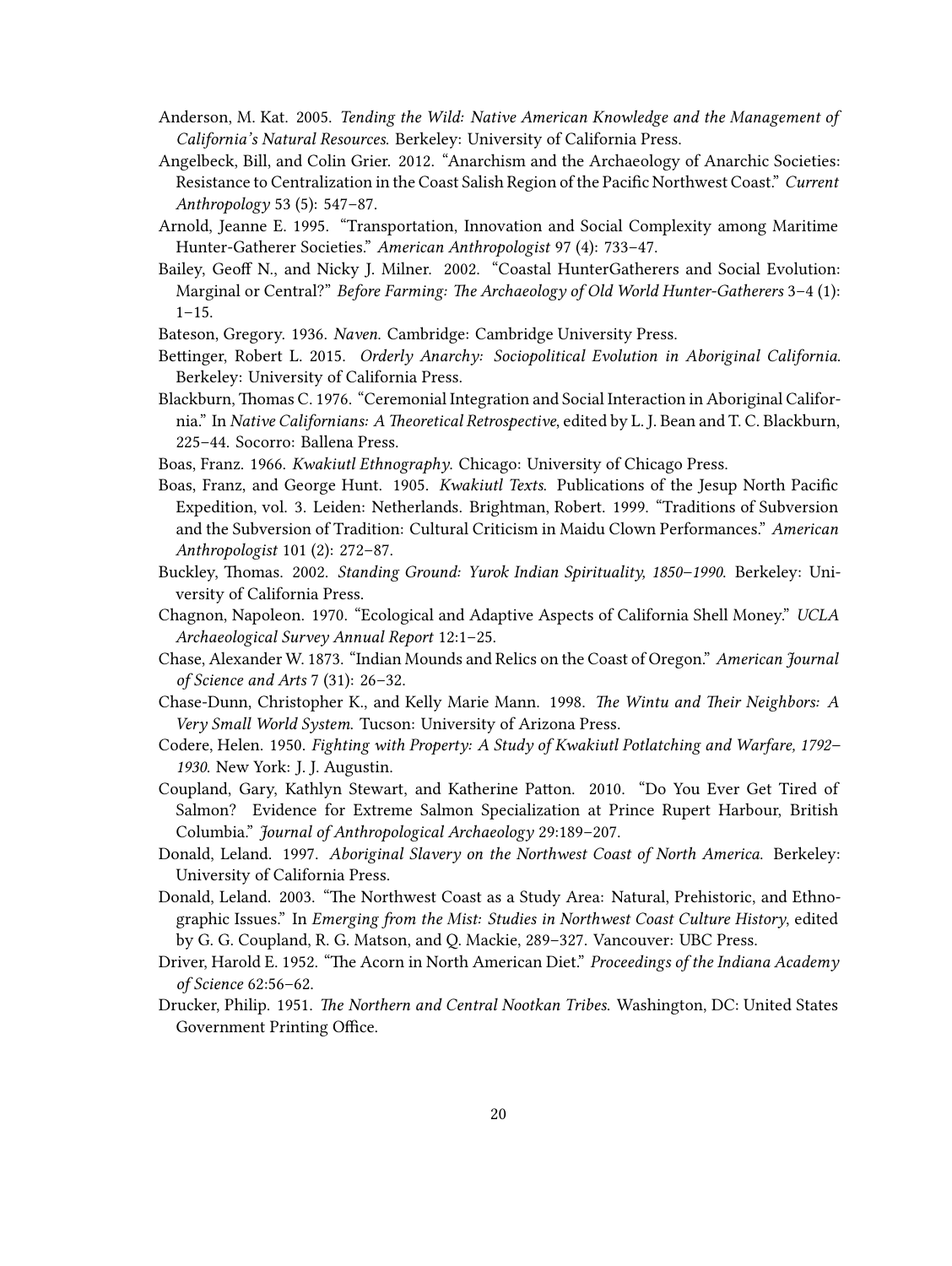- Erlandson, Jon M., Todd J. Braje, Kristina M. Gill, and Michael Graham. 2015. "Ecology of the Kelp Highway: Did Marine Resources Facilitate Human Dispersal from Northeast Asia to the Americas?" *Journal of Coastal and Island Archaeology* 10 (3): 392–411.
- Fausto, Carlo. 2000. "Of Enemies and Pets: Warfare and Shamanism in Amazonia." *American Ethnologist* 26 (4): 933–56.
- Garth, Thomas R., Jr. 1976. "Emphasis on Industriousness among the Atsugewi." In *Native Californians: A Theoretical Retrospective*, edited by L. J. Bean and T. C. Blackburn, 337–54. Socorro: Ballena Press.
- Goldman, Irving. 1975. *The Mouth of Heaven: An Introduction to Kwakiutl Religious Thought*. New York: John Wiley and Sons.
- Goldschmidt, Walter. 1951. "Ethics and the Structure of Society: An Ethnological Contribution to the Sociology of Knowledge." *American Anthropologist* 53 (4): 506–24.
- Goldschmidt, Walter, and Harold Driver. 1940. *The Hupa White Deerskin Dance*. Berkeley: University of California Press.
- Graeber, David. 2006. "Turning Modes of Production Inside Out: Or, Why Capitalism Is a Transformation of Slavery." *Critique of Anthropology* 26 (1): 61–85.
- Graeber, David. 2013a. "Culture as Creative Refusal." *The Cambridge Journal of Anthropology* 35:1–19.
- Graeber, David. 2013b. "It Is Value that Brings Universes into Being."*HAU: Journal of Ethnographic Theory* 3 (2): 219–43.
- Grier, Colin. 2017. "Expanding Notions of Hunter-Gatherer Diversity: Identifying Core Organizational Principles and Practices in Coast Salish Societies of the Northwest Coast of North America." In *The Diversity of Hunter-Gatherer Pasts*, edited by Graeme Warren and Bill Finlayson, 16–33. Oxford: Oxbow Press.
- Hajda, Yvonne P. 2005. "Slavery in the Greater Lower Columbia Region." *Ethnohistory* 64 (1):  $1 - 17$ .
- Hayden, Brian. 2014. *The Power of Feasts*. Cambridge: Cambridge University Press.
- Ingold, Tim, David Riches, and James Woodburn, eds. 1988. *Hunters and Gatherers 1: History, Evolution and Social Change*. Oxford: Berg. Jorgensen, Joseph G. 1980. *Western Indians: Comparative Environments, Languages and Cultures of 172 Western American Indian Tribes*. San Francisco, CA: W. H. Freeman & Co.
- Kan, Sergei, ed. 2001. *Strangers to Relatives: The Adoption and Naming of Anthropologists in North America*. Lincoln: University of Nebraska Press.
- Kelly, Robert L. 1995. *The Foraging Spectrum: Diversity in HunterGatherer Lifeways*. Washington, DC: Smithsonian Institution Press.
- Kroeber, Alfred L. 1925. *Handbook of the Indians of California*. Bureau of American Ethnology Bulletin 78. Washington, DC: Smithsonian Institution.
- Kroeber, Alfred L. 1939. *Cultural and Natural Areas of Native North America*. Berkeley: University of California Press.
- Kroeber, Alfred L., and Samuel A. Barrett. 1960. *Fishing among the Indians of Northwestern California*. Berkeley: University of California Press.
- Le´vi-Strauss, Claude. 1975. *La voie des masques* [The way of the mask]. Geneva: Skira.
- Le´vi-Strauss, Claude. 1987. *Anthropology and Myth: Lectures 1951–1982*. Oxford: Blackwell.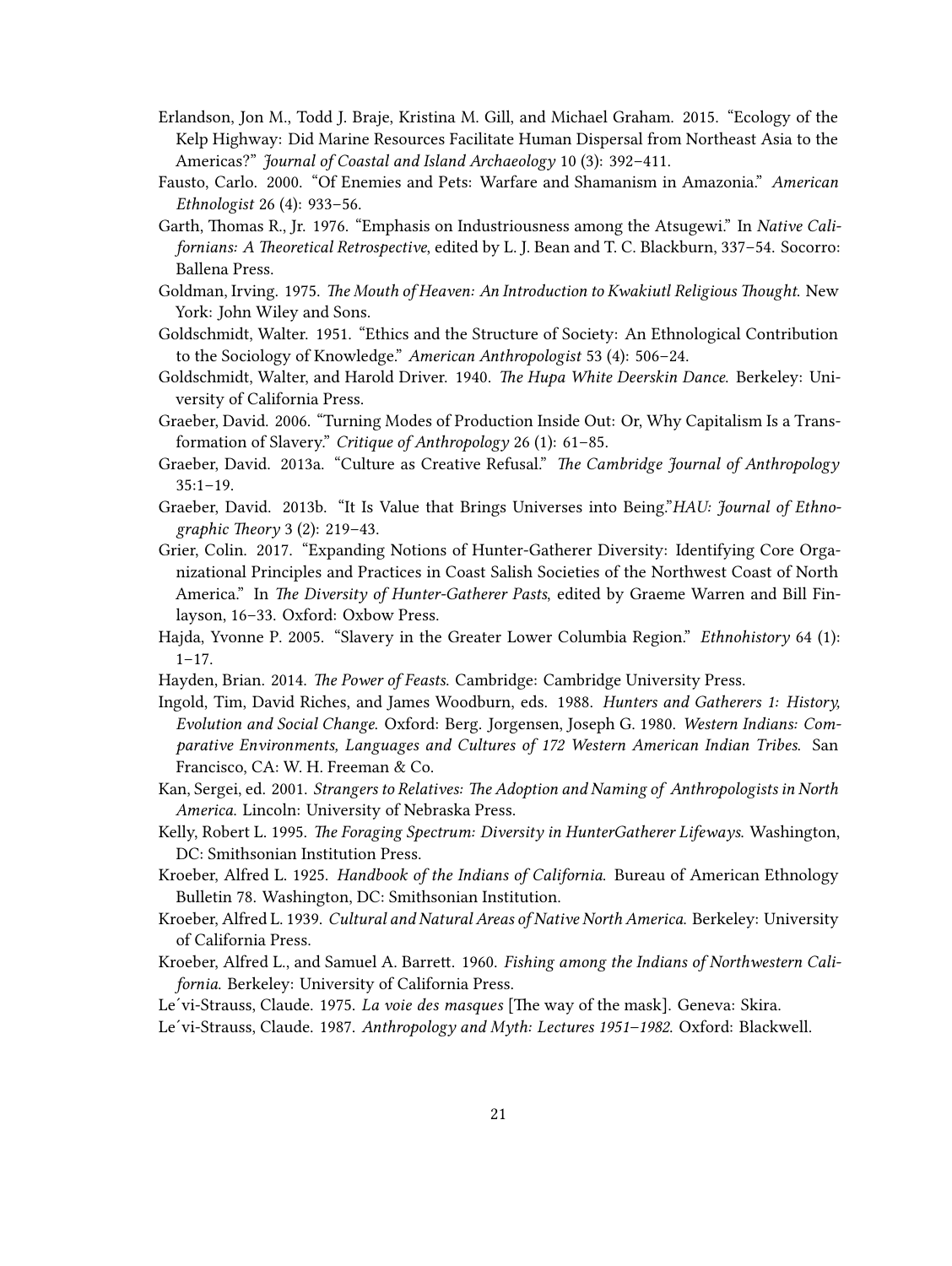Lightfoot, Kent G. 1993. "Long-Term Developments in Complex Hunter-Gatherer Societies: Recent Perspectives from the Pacific Coast o f North America." *Journal of Archaeological Research* 1: 167–201.

Lightfoot, Kent "The Origin of Servile Labor Groups." *American Anthropologist* 31 (1): 89–113.

- Meillassoux, Claude. 1991. *The Anthropology of Slavery: The Womb of Iron and Gold*. Chicago: University of Chicago Press.
- Mitchell, Donald. 1985. "A Demographic Profile of Northwest Coast Slavery." In *Status, Structure and Stratification: Current Archaeological Reconstructions*, edited by M. Thompson, M. T. Garcia, and J. Kense, 227–36. Calgary: Archaeological Association of the University of Calgary.
- Mitchell, Donald, and Leland Donald. 2001. "Sharing Resources on the North Pacific Coast of North America: The Case of the Eulachon Fishery." *Anthropologica* 43 (1): 19–35.
- Moss, Madonna. 1993. "Shellfish, Gender, and Status on the Northwest Coast: Reconciling Archaeological, Ethnographic, and Ethnohistorical Records of the Tlingit." *American Anthropologist* 95 (3): 631–52.
- Powers, Stephen. 1877. *Tribes of California*. Washington, DC: Government Printing Office.
- Richerson, Peter J., and Robert Boyd. 2001. "Institutional Evolution in the Holocene: The Rise of Complex Societies." *Proceedings of the British Academy* 110:197–234.
- Ritchie, Morgan, Dana Lepofsky, Sue Formosa, Marko Porcic, and Kevan Edinborough. 2016. "Beyond Culture History: Coast Salish Settlement Patterning and Demography in the Fraser Valley, BC." *Journal of Anthropological Archaeology* 43:140–54.
- Roscoe, Paul. 2017. "The Fortunes of Foragers in Colonial and PostColonial New Guinea." In *Hunter-Gatherers in a Changing World*, edited by Victoria Reyes-Garc´ıa and Aili Pyha¨la¨, 3– 19. Cham, Switzerland: Springer International Publishing.
- Ruyle, Eugene E. 1973. "Slavery, Surplus, and Stratification on the Northwest Coast: The Ethnoenergetics of an Incipient Stratification System." *Current Anthropology* 14 (5): 603–31.
- Sahlins, Marshall. 2004. *Apologies to Thucydides*. Chicago: University of Chicago Press.
- Santos-Granero, Fernando. 2009. *Vital Enemies: Slavery, Predation, and the Amerindian Political Economy of Life*. Austin: University of Texas Press.
- Scott, James C. 2009. *The Art of Not Being Governed: An Anarchist History of Upland Southeast Asia*. New Haven, CT: Yale.
- Spier, Leslie. 1930. *Klamath Ethnography*. Berkeley: University of California Press.
- Suttles, Wayne. 1968. "Coping with Abundance." In *Man the Hunter*, edited by Richard B. Lee and Irven DeVore, 56–68. Chicago: Aldine.
- Testart, Alain. 1982. "The Significance of Food Storage among Hunter-Gatherers." *Current Anthropology* 23 (5): 523–37.
- Turner, Nancy J., and Dawn C. Loewen. 1998. "The Original 'Free Trade': Exchange of Botanical Products and Associated Plant Knowledge in Northwestern North America." *Anthropologica* 40 (1): 49–70.
- Tushingham, Shannon, and Robert L. Bettinger. 2013. "Why Foragers Choose Acorns before Salmon: Storage, Mobility, and Risk in Aboriginal California." *Journal of Anthropological Archaeology* 32 (4): 527–37.
- Vayda, Andrew P. 1967. "Pomo Trade Feasts." In *Tribal and Peasant Economies*, edited by G. Dalton, 495–500. Garden City, NY: Natural History Press.
- Weber, Max. 1930. *The Protestant Ethic and the Spirit of Capitalism*. Translated by Talcott Parsons. London: Unwin.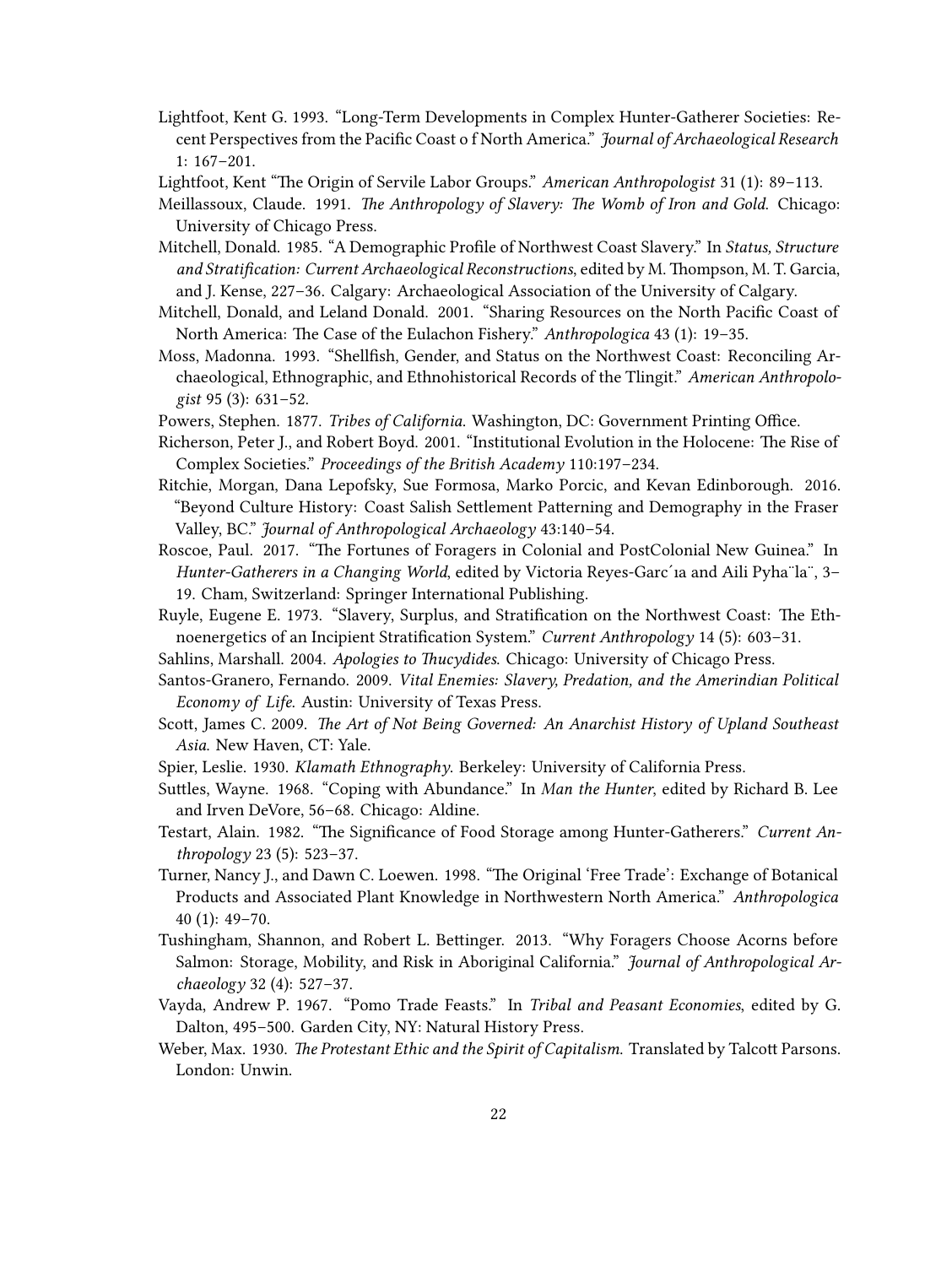- Winterhalder, Bruce. 1981. "Optimal Foraging Strategies and Hunter-Gatherer Research in Anthropology: Theory and Models." In *Hunter-Gatherer Foraging Strategies*, edited by B. Winterhalder and E. A. Smith, 13–35. Chicago: University of Chicago Press.
- Wissler, Clark. 1922. *The American Indian*. New York: Douglas C. McMurtrie.

Woodburn, James. 1982. "Egalitarian Societies." *Man* 17 (3): 431–51.